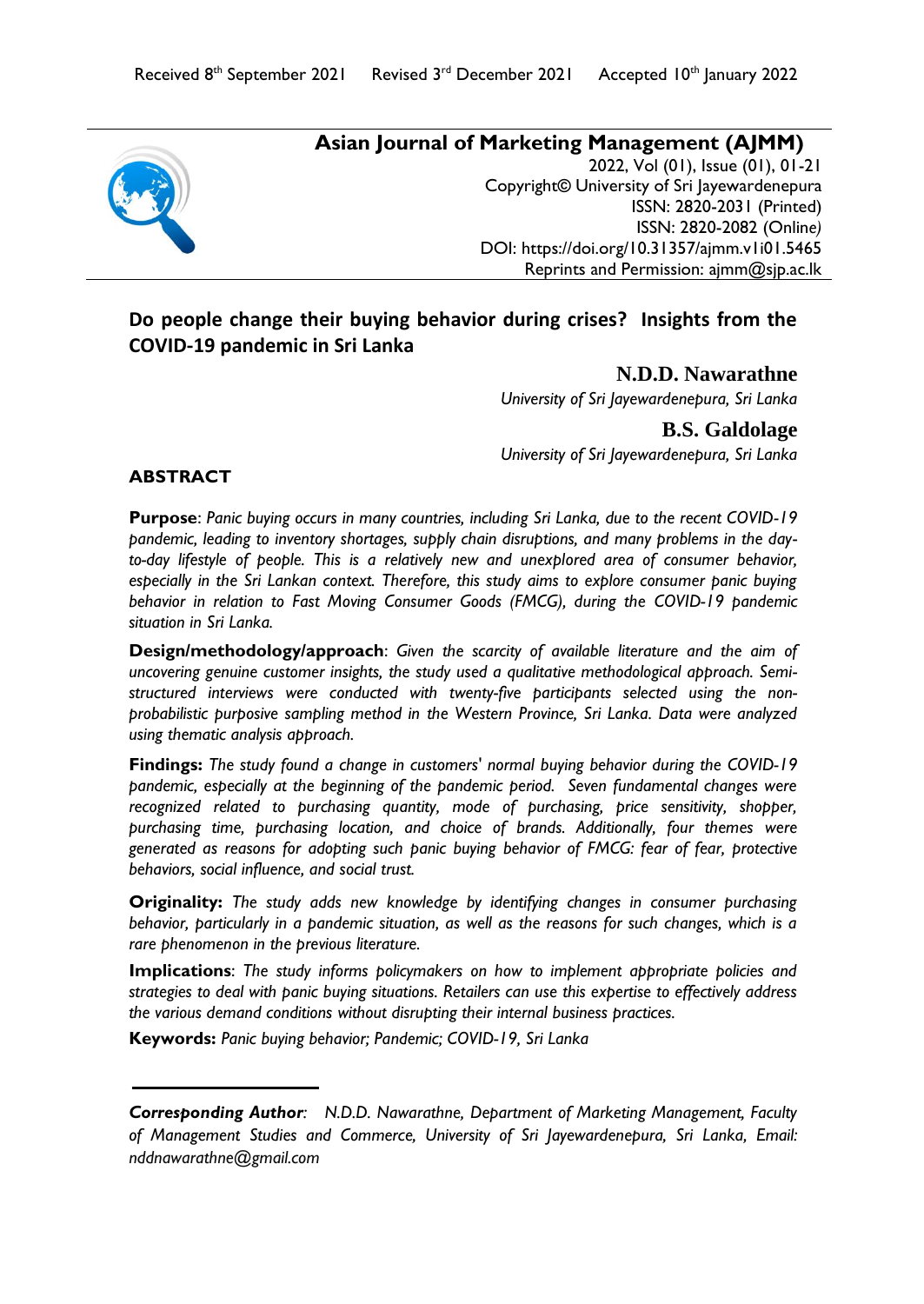#### **INTRODUCTION**

The novel Coronavirus, now known as COVID-19, was discovered in late 2019 in Wuhan, China (Tu, Tu, Gao, Shao, & Sheng, 2020), and has since spread over the world, infecting over 220 million people and killing over 4.57 million people by the end of September 2021 (World Health Organization, 2021). In addition, it creates massive health and economic impacts on almost all countries in the world (Kuruppu & Zoysa). Sri Lanka also has been designated as a risk country vulnerable to the pandemic as of April 2020 (Liyanapathirana, Ferdinando, & Palihawadana, 2020). On occasion, the Sri Lankan government has announced lockdowns for highly affected areas or the whole country to reduce public gatherings and prohibit festivals and celebrations (De Mel & Kapilan, 2020). In addition, the government made efforts to educate people on the importance of maintaining social distance and using appropriate proactive actions to prevent the virus from spreading (Silva, 2021).

The COVID-19 not only has caused health and economic crises around the world (Bostan, Erdem, Öztürk, Kılıç, & Yılmaz, 2020), but it has also caused uncommon consumer behaviors (Laato, Islam, Farooq, & Dhir, 2020), such as panic buying around the world (Bacon & Corr, 2020). During the COVID-19 pandemic in Sri Lanka, many people exhibited unusual purchasing habits at certain retailers (Weerasinghe & Selvarajan, 2021). People believed that consumer goods such as rice, milk, oil, biscuits, dairy products etc. are running low (Keane & Neal, 2021). They rushed to purchase these products in bulk, causing the market to face a consumer goods deficit, particularly in products such as essential goods, Fast Moving Consumer Goods (FMCG), fuel, and wine (Thakur & Kiran, 2021). As a result, supermarkets had to deal with large crowds, empty shelves, and long lines at cashiers (David, Visvalingam, & Norberg, 2021). Further, it caused issues with demand management, inventory management, and customer retention (Dulam, Furuta, & Kanno, 2021). This unusual purchasing behavior also resulted in the development of black marketing and other forms of deliberate inflation (Rubinstein, 2020).

Because this is a novel experience for many countries, research is still in its early stages, and it is particularly rare in the Sri Lankan context. Thus, the main objective of this research is to investigate the changes in consumer buying behavior, particularly in Fast Moving Consumer Goods (FMCG), during the pandemic situation in Sri Lanka. Further, the study aims to understand the reasons for such customer behavioral changes.

Following that, the paper presents the conceptual background of the study, followed by the methodology of the study before providing the findings and discussion. Finally, theoretical and practical contributions, as well as limitations and future research directions, are discussed.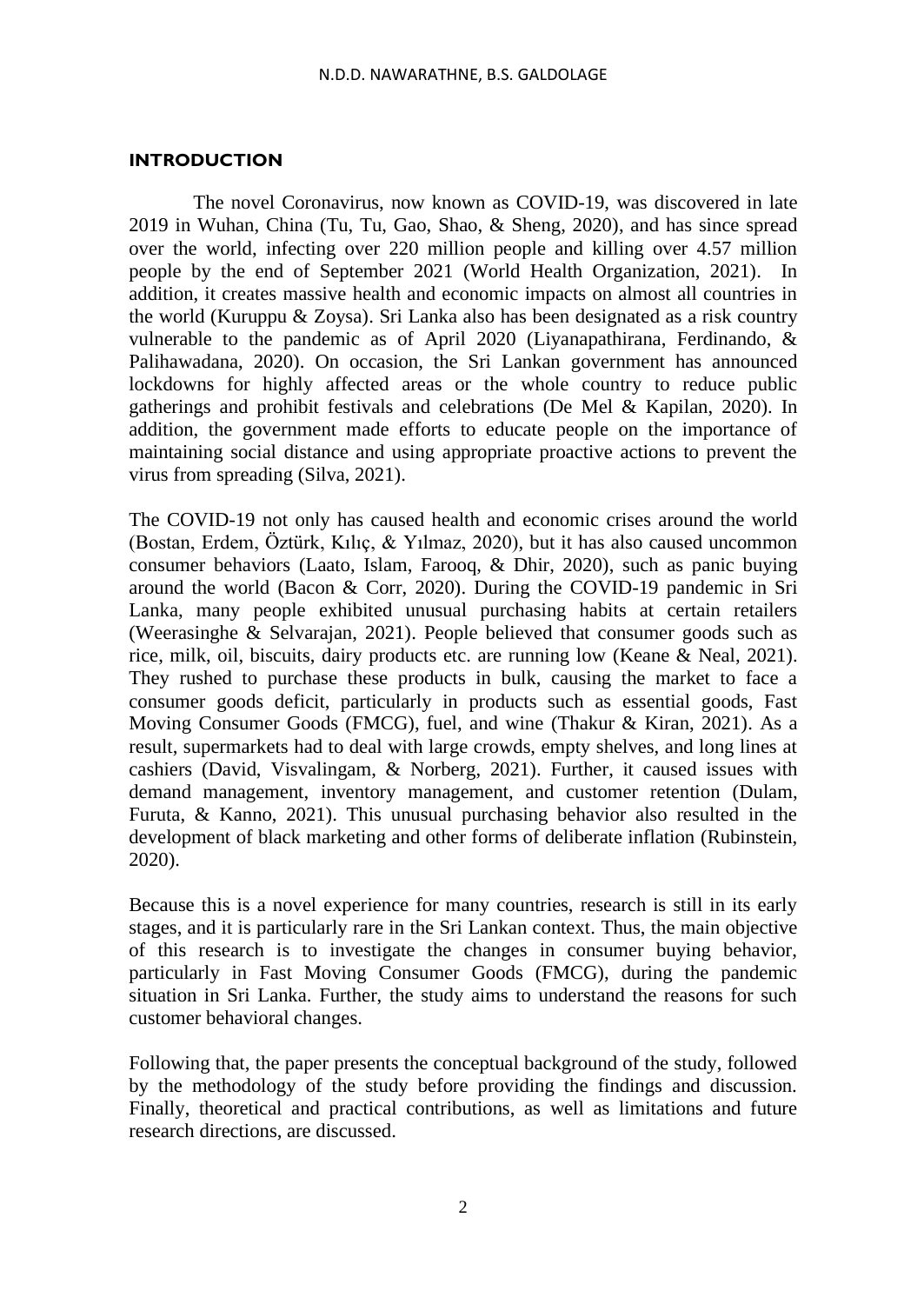### **LITERATURE REVIEW**

# **A brief history of pandemics**

The term 'pandemic' refers to a widespread epidemic of infectious illness that affects an entire country or one or more continents at the same time (Honigsbaum, 2009). However, the dictionary outlines a pandemic as an epidemic occurring worldwide, or over a very wide area, crossing international boundaries and usually affecting a large number of people (Last, 1990).

Referring back to history, the Spanish flu can be considered a major global pandemic during the years 1918–1920 (Aassve, Alfani, Gandolfi, & Le Moglie, 2021), which spread across borders into many countries due to the absence of a vaccine (Hobbins, 2020). HIV/Aids was first identified in the early 1980s (Merson, 2006) and affected approximately 40 million people worldwide (Hemelaar, 2013), with around two million people dying each year. However, as a result of progressive awareness campaigns and the superiority of medical practices, this figure has dropped to nearly one million (GBD 2015 HIV Collaborators, 2016). The Severe Acute Respiratory Syndrome (SARS) outbreak began in China (Xu et al., 2004) early this millennium and spread to some parts of the world (Y. Huang, 2004). However, it was quickly suppressed and was mostly limited to China (Lu, Stratton, & Tang, 2020). According to Huremović (2019), even though the death rate was lower than the regular influenza death rate, it was perceived as dangerous. The Avian Influenza Virus (Avian flu, Ebola, and Zika) was discovered in Vietnamese poultry in February 2004 and began infecting poultry workers (Rabaa et al., 2015). Since then, cases have been reported from several other countries as well (Spencer, Finucane, Fox, Saksena, & Sultana, 2020).

The most recent experience is Novel Coronavirus, now known as COVID-19, which originated in late 2019 in Wuhan, China (Q. Li, Feng, & Quan, 2020), and has since spread to more than 210 countries nearly throughout the entire world (World Health Organization, 2021). Not limited to health issues, it affects the normal living behavior of the community (Marais & Sorrell, 2020), including changes in their social relationships (Okabe-Miyamoto, Folk, Lyubomirsky, & Dunn, 2021), spending patterns (Martin, Markhvida, Hallegatte, & Walsh, 2020), and consumer behavioral changes (Hall, Fieger, Prayag, & Dyason, 2021). However, such changes in consumer behavior have not been adequately addressed in the current scholarly discussions (Eger, Komárková, Egerová, & Mičík, 2021).

# **Consumer behavior**

 Consumer behavior can be explained as the selection, purchase, and consumption of goods and services that satisfy human needs and wants (Al-Hashimi & AlDhari, 2019). Consumer behavior can mainly be shaped by cultural, social, personal, and psychological factors (Cohen & Areni, 1991). Those are also influenced by consumer beliefs and perception towards the brand or the products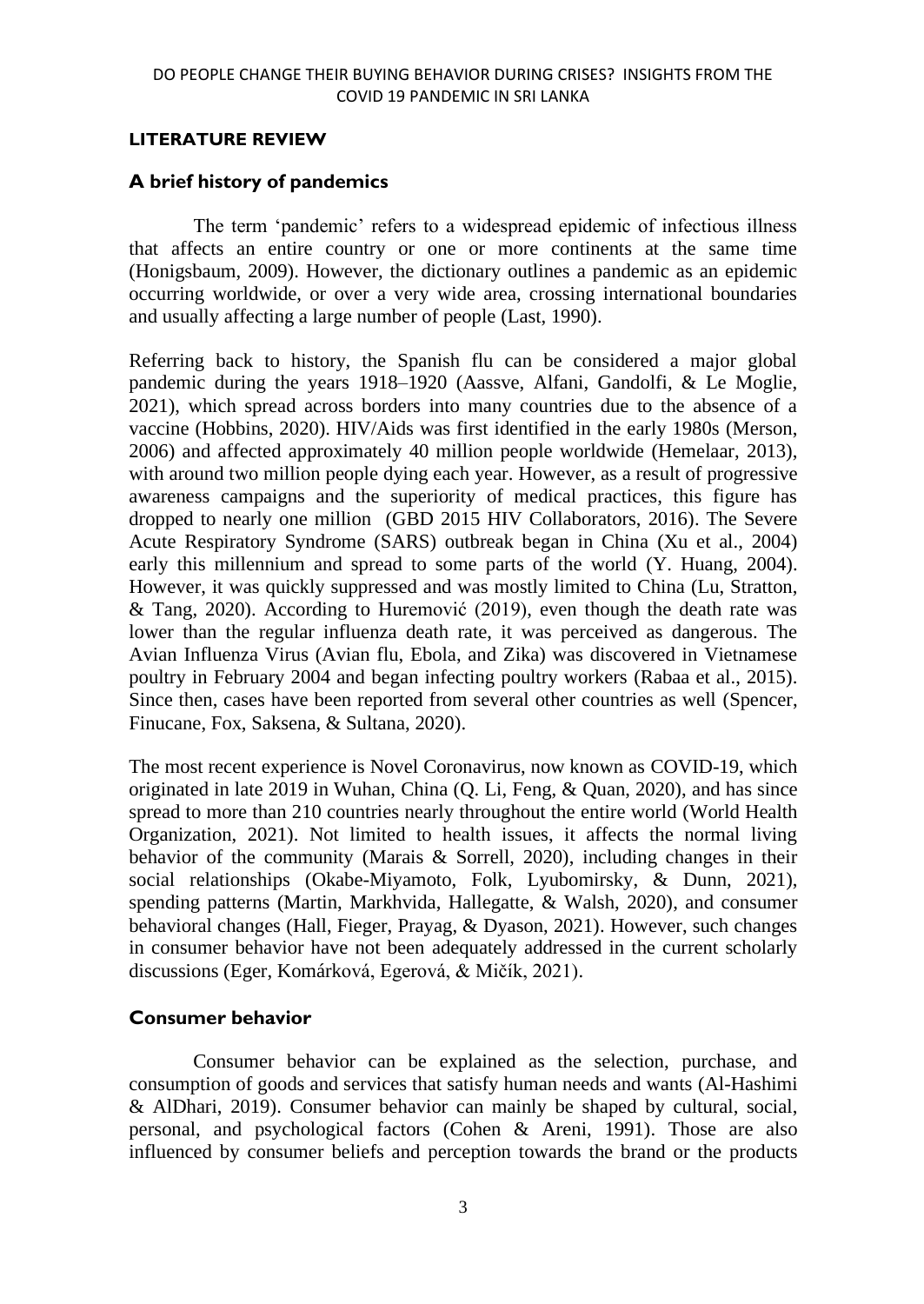(Hawkins, Best, & Coney, 2009), leading to specific customer actions (Ishak, Khalid, & Sulaiman, 2018). The foundation to understanding consumer behavior roots in anthropology, sociology, and psychology (Fullerton, 2013). According to M. R. Solomon (2018), consumers go through three stages of the decision-making process, covering pre-purchase, purchase, and post-purchase stages. However, an individual's role related to purchasing decisions can vary in different contexts (Chandan, 2019).

The study of consumer purchasing behavior is crucial for marketers (M. Solomon, Russell-Bennett, & Previte, 2012) since it allows them to understand customer expectations (Zhao, Xue, Khan, & Khatib, 2021), and motivations behind purchase decisions (Jo, Shin, & Kim, 2021). Understanding what factors influence consumers' purchasing decisions (Santos, Ramos, Sousa, Almeida, & Valeri, 2021) allows marketers to fill market gaps (Niessen & Hamm, 2008). Further, this understanding helps determine who to target, how to target, when to reach them, and what message to deliver to persuade the target audience to purchase the product (Dibb  $& Simkin$ , 1991).

Purchasing behavior is purpose-oriented (Schiffman & Kanuk, 2000) and is not always conscious (Al-Hashimi & AlDhari, 2019). Thus, it is essential to understand the different types of consumers with different buying decision behaviors based on the level of involvement (Galdolage, 2013) and the ability to perceive significant differences among the brands (Molthersbaugh, Hawkins, & Utomo, 2016). On the other hand, consumers do not limit their behavior to a single pattern and can vary depending on the situation and purchasing elements. However, in times of pandemics, more care is taken to avoid purchasing products that are unnecessary (Foxall, Oliveira-Castro, James, Yani-de Soriano, & Sigurdsson, 2006). Consumer behavior during pandemics becomes unusual (Keane & Neal, 2021) that has not been studied sufficiently (Islam et al., 2021).

# **Panic Buying Behavior**

During natural disasters or man-made crises, panic buying of storable consumer goods is a common trend (Yuen, Wang, Ma, & Li, 2020). Thus, it is not surprising that the COVID-19 pandemic has prompted panic purchases of storable consumer goods such as toilet paper, rice, pasta etc. in many countries (Loxton et al., 2020). Panic buying occurs when consumers purchase unusually large quantities of products (Naeem, 2021) in anticipation of a disaster or perceived disaster or in anticipation of a significant price increase or scarcity (Kaur & Malik, 2020). Panic purchasing is a form of herd behavior (Arafat, Hussain, Kar, Menon, & Yuen, 2020), resulting in real scarcity of goods (X. Li, Zhou, Wong, Wang, & Yuen, 2021), whether the threat of a shortage is actual or perceived (Yasir Arafat et al., 2020). Carefully acquiring and handling information will reduce the consequences (Hall et al., 2021), as lowering the amount at stake or deferring will also reduce uncertainty (Wijaya, 2020). Fear and panic can be viewed as critical human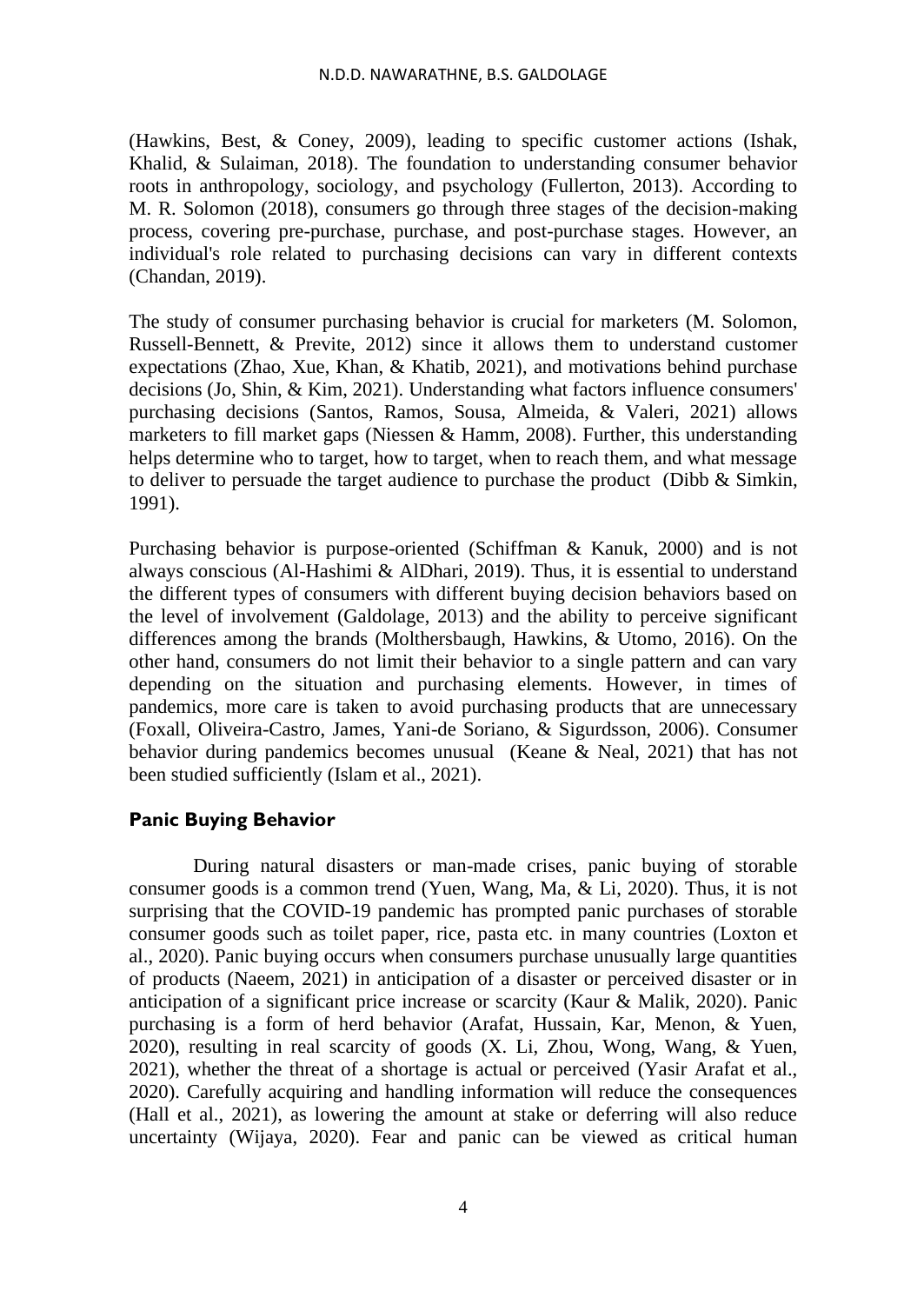### DO PEOPLE CHANGE THEIR BUYING BEHAVIOR DURING CRISES? INSIGHTS FROM THE COVID 19 PANDEMIC IN SRI LANKA

reactions to impending public health challenges (Sim, Chua, Vieta, & Fernandez, 2020) such as epidemics and pandemics (Bonneux & Van Damme, 2006).

GBD 2015 HIV Collaborators (2016) categorized panic buying as collective behavior. Panic buying in behavioral science, particularly psychiatry, is described as panic disorder or panic attack (Parks, 2002). The term 'collective behavior' refers to quickly emerging unexpectedly and tends to be unusual rather than a routine (nonnormative) activity (Oliver, 2013). If the COVID-19 issue is more related to panic buying, this phenomenon has something in common, which is, it happens suddenly and goes out of control (Billore & Anisimova, 2021). Shopping panic, or what is commonly referred to as 'panic buying,' can be described as consumer behavior in the form of people who buy large quantities of products to avoid future shortages (Shou, Xiong, & Shen, 2013).

Taylor (1974) states that uncertainty will cause anxiety, so the individual needs to reduce anxiety through risk reduction (Leung et al., 2021). Panic buying has also been linked with certain situations' perceived insecurity and instability (Hendrix & Brinkman, 2013). Furthermore, supply disruption, a condition where interrupted regular product supply in the supply chain, has been frequently observed during a disaster or other unwanted calamities (Shou et al., 2013). In such situations, many people unexpectedly buy as much food, fuel, and medical equipment as possible, concerned that something terrible will happen (Billore & Anisimova, 2021).

### **METHODOLOGY**

The literature on consumer purchasing behavior changes during pandemics is underexplored, with a particular lack of information available in the Sri Lankan context. As a result, exploratory research was conducted (Malhotra & Birks, 2007; Sekaran & Bougie, 2016). According to Babu, Veluswamy, Rao, and Maiya (2014), qualitative research takes a humanistic or idealistic approach to understand a research question. Since this study aims to investigate consumer behavioral changes caused by the COVID-19 pandemic, a qualitative research approach becomes ideal.

Twenty-five customers representing different demographics in the Western Province in Sri Lanka, were chosen based on the non-probabilistic purposive sampling method (Abrams, 2010; Palinkas et al., 2015; Patton, 2002). In-depth interviews, one of the most common qualitative research methods, were used to collect data. This is a one-on-one interview with one respondent at a time that is purely conversational and allows for more insights from the respondents. The interviews were conducted in a natural (non-manipulated) setting (Sekaran & Bougie, 2016), based purely on the convenience of the respondents. The discussions were preceded by sharing pleasantries and giving a brief explanation of the research and lasted for 30-45 minutes and continued until achieving information redundancy (Robinson, 2014).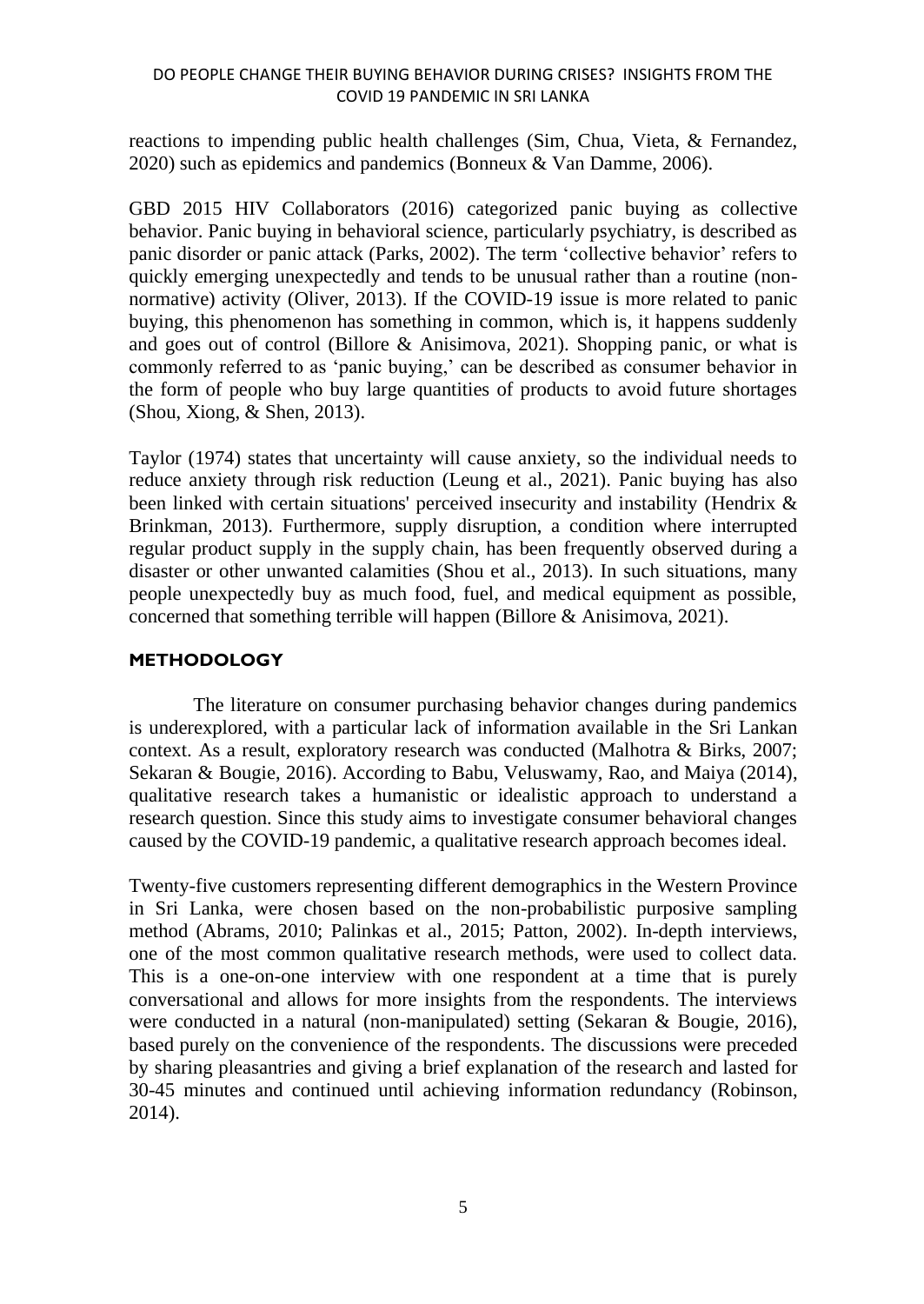The interviews were audio-recorded with the respondents' permission and transcribed into word documents. The researcher went through a single transcription several times, highlighting the phenomenon that was thought to be significant. Data collection and analysis occurred concurrently, so the researcher transcribed and analyzed the completed interviews while continuing to collect data. Ideas that arose during the analysis were documented in memos and stored in chronological order. The data in this phase of the study were analyzed using a technique known as 'thematic analysis,' which is a method for "identifying, analyzing, and reporting patterns (themes) within data" (Braun & Clarke, 2006:6). Rather than merely identifying themes, the study attempts to link them with available scholarly work (Bazeley, 2009). As the final step, the study built valid arguments by comparing study findings with the related literature (Aronson, 1995).

### **FINDINGS**

This study aims to 1. investigate the changes in consumer buying behavior, particularly in Fast Moving Consumer Goods (FMCG), during the pandemic situation in Sri Lanka and 2. investigate the reasons for such changes in consumer behavior. Consequently, the findings are presented in the next sections.

### **Changes in consumer buying behavior of FMCG due to COVID-19**

One of the study's primary goals is to investigate changing consumer purchasing behavior in the FMCG category during the COVID-19 pandemic. The study discovered seven (07) key changes in consumer purchasing: purchasing quantity, mode of purchase, less price sensitivity, shopper, purchasing time, purchasing location, and brand choice.

Purchasing quantity: The COVID-19 pandemic is a global crisis that everyone in the world has to face, and no one has dealt with a situation like this before. People did not know how to respond to this pandemic situation. As respondents point out, they tend to purchase bulks of items, especially at the beginning of the pandemic. They rushed to buy food and essential FMCGs in bulk due to unforeseeable future events such as lockdowns or a severe virus outbreak.

A male respondent who is 37 years old and earns around 100,000 rupees income per month shared the following view.

> *There was a lot of anxiety with the first wave of COVID. We spent more than a lakh of rupees on foods and household goods during that month. Otherwise, generally on average, we spend forty thousand rupees per month on purchases of consumer goods. (Male,37years)*

Another respondent stated that he has become fearful of accepting poor future situations that may leave his family lacking food. As a result, he has begun to purchase many items at once.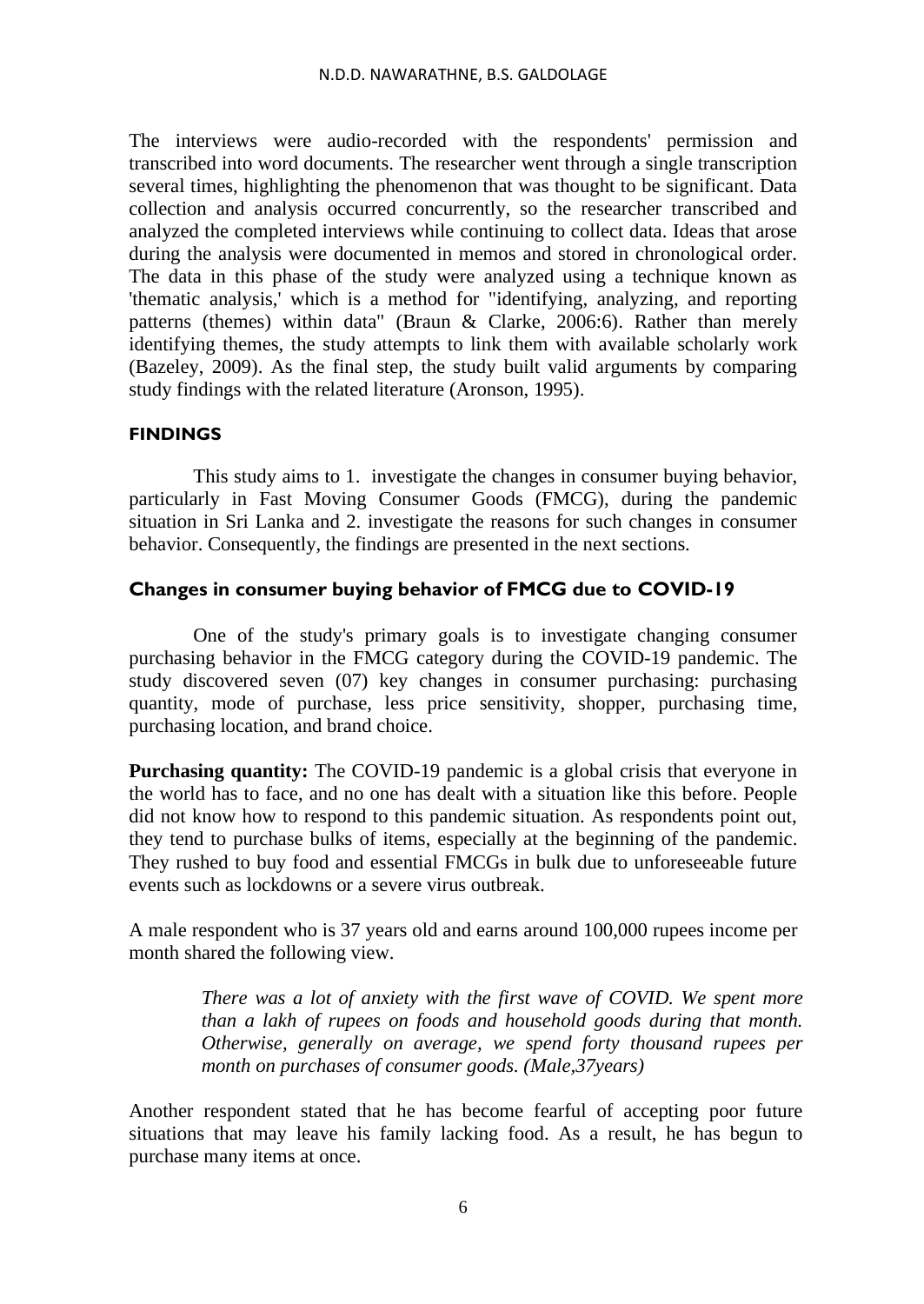*I went out and bought roughly 100 kilograms of rice the day before the curfew, and any number of items from other categories as well. We can survive on whatever we can find, but our children will not be able to do so. I purchased a variety of items, including meat and fish for the kids. (Female,53 years)*

The responses above show how the pandemic situation in Sri Lanka has affected the amount of money spent and the quantity of goods purchased by consumers. As per the findings, particularly prior to the curfew/lockdown, consumers tended to buy large amounts of products at once, resulting in a shortage of goods in the markets. Furthermore, as the study reveals, people with a higher income spend more money on FMCG products.

**Mode of purchasing:** Throughout the pandemic period, people were afraid to go out of their houses due to the rapid spreading of the virus. The study found three purchasing methods that people adopted within the pandemic situation in Sri Lanka. They used to purchase goods through online platforms, and from mobile distributors such as lorries that reached their houses. At the same time, some consumers still continue shopping at physical locations where they feel there is less risk, and which is convenient for them.

Some respondents stated that they had shifted their purchasing habits from physically visiting the store to purchasing online.

*When I got to know that visiting physical stores are risky, I stopped my usual shopping behavior. Especially during the country being shut down, I moved to online shopping and placed my orders online. Everything from milk powder to rice to dhal to sugar and several other necessities was ordered. (Male, 48 years)* 

For a country like Sri Lanka, the concept of online purchase is still in its infancy. Even though the younger generation was familiar with the internet purchasing system, it was a novel method for the older generation. However, according to the study's findings, many consumers became accustomed to purchasing goods and services online or over the phone throughout COVID-19. However, some people used to purchase their essential products through mobile delivery vehicles.

*I'm not sure how to buy from computers. However, all essential goods were delivered door to door by delivery vehicles. Vegetables, fish, and fruit lorries came by on occasion, and I used to buy from them. In any case, the risk is low at our local shop. I used to go shopping there too. (Female, 45 years)*

**Less price sensitivity:** It has been observed that during this time period, people have collected essential FMCGs without regard for cost. They wanted to buy their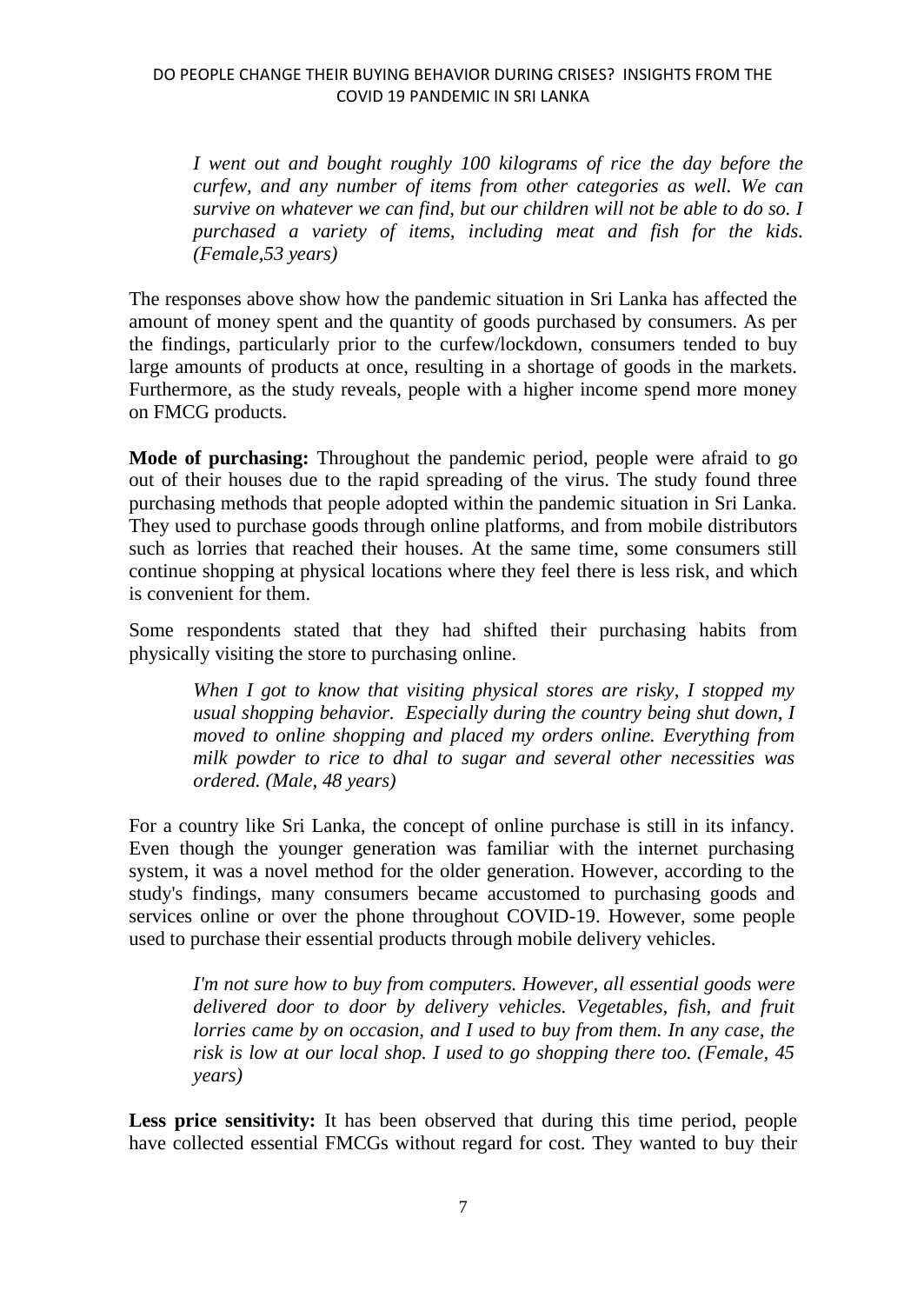necessities, despite the fact that they were expensive. They did not waste time comparing prices of alternatives and checking the availability of those products at other locations and instead purchased what was available at the first place they shopped. Furthermore, despite the additional delivery charges, consumers prefer home deliveries due to the unsafe environment created by the pandemic.

*You know sometimes prices are a bit high. But what to do? We need to have them. We can't waste time comparing with other products or going here and there searching for what we exactly want. Supermarkets always remind shoppers to leave the premises as quickly as possible. When I ordered online, we had to pay delivery charges. However, they provided the same things we mentioned in our list, and we were not concerned about the price. (45 years male)* 

**Shopper:** Because of the COVID-19 pandemic crisis, consumers were apprehensive about venturing outside their homes. As a result, even though people used to do family shopping under normal circumstances, during the COVID-19, only one or a few people from a family, primarily those who had to travel for work, were used to shopping.

*Previously, we used to go shopping as a family on Saturdays and Sundays. Children are also enthusiastic about participating in their shopping experience. However, as of today, only my husband does the shopping and brings whatever we require while he is returning from the office. (35 years, female)*

**Shopping time**: According to the study findings, consumers spent more time shopping under normal circumstances. On the other hand, it restricts the amount of time they spend at sales outlets to a bare minimum during the pandemic period. Customers have altered their approach in order to get the items on the list or in their minds as quickly as possible and then leave the location. Some supermarkets also restrict the number of people who come into the store and the time they spend shopping.

*Previously, we used to buy whatever we wanted whenever we wanted. We go shopping without a plan and buy whatever we feel like buying at the time. We used to go through the shelves and choose what we wanted. However, now, before going shopping, I make a list, go quickly to pick up the items and return home. (35 years, female)*

**Shopping location:** Several respondents stated that they had changed their typical shopping venues and are now visiting online retailers or shops in their immediate vicinity that are less crowded and exposed.

*We used to buy fish from the fish market and other items from the wholesale shop before COVID, but we stopped coming to the fish market and even*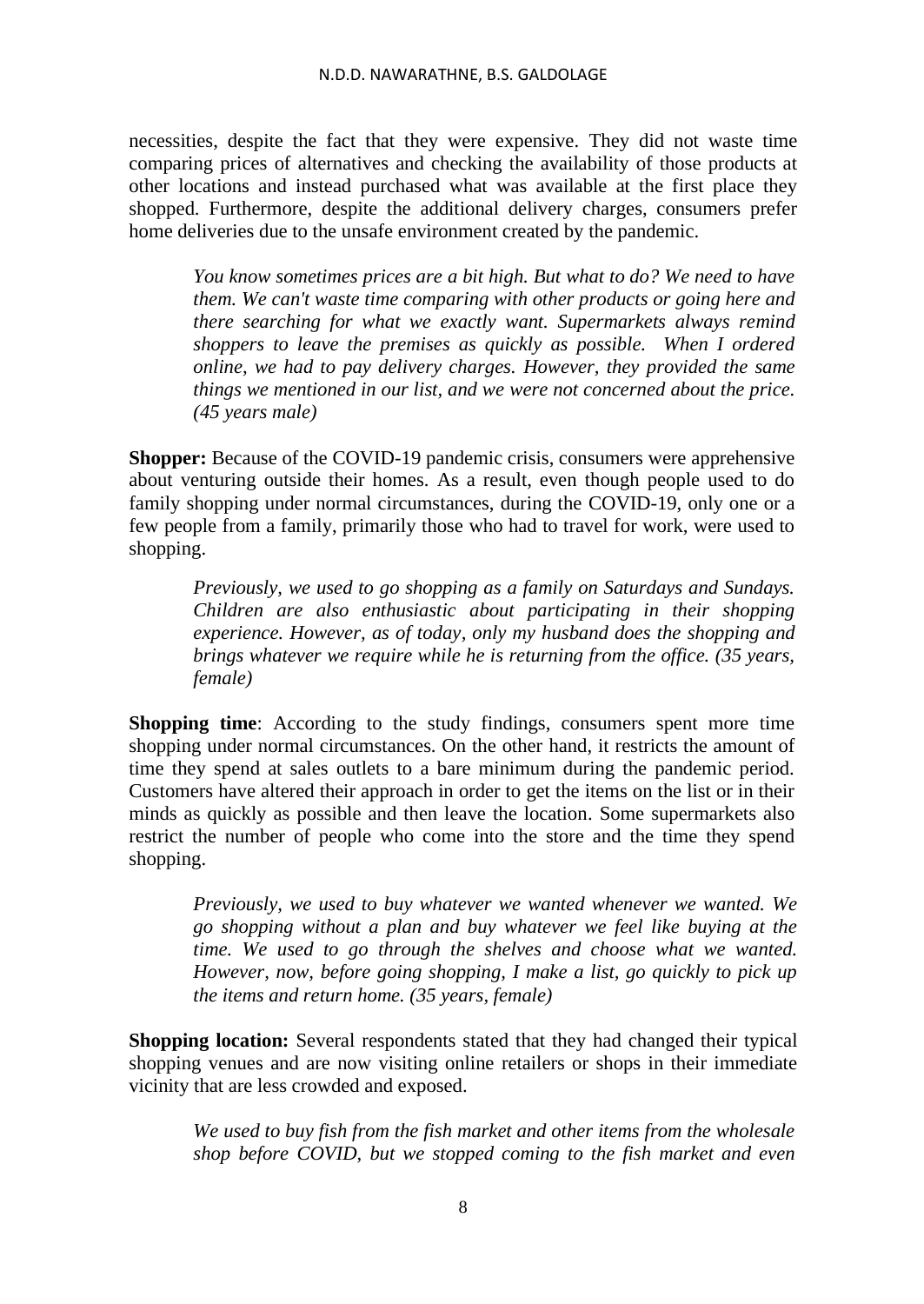### DO PEOPLE CHANGE THEIR BUYING BEHAVIOR DURING CRISES? INSIGHTS FROM THE COVID 19 PANDEMIC IN SRI LANKA

*stopped going to the wholesale shop during COVID. We decided to purchase everything from our local shop because a large number of people visit the wholesale shop, and it is a dangerous place. (32 years, Male)*

**Choice of Brands:** Brand is one of the most critical factors that customers consider when purchasing any product. The majority of people prefer to buy goods from well-known brands. Furthermore, some people refused to buy specific products if they couldn't find the exact brand they searched for. However, the researchers discovered that during the COVID pandemic, people tend to buy some product items regardless of the specific brand they want. They sacrifice brand preference against the risk of the unavailability of products in the market.

*Previously we used to drink XYZ milk powder. We couldn't find it anywhere. And the children are also used to XYZ company's biscuits. Anyway, we cannot waste time searching for our favorite brands. Something is better than nothing. So, we purchased whatever was available in the shop. (50 years, female)*

In summary, the COVID-19 pandemic has a significant impact on consumer behavior in a variety of ways. It demonstrates that Sri Lankan consumers, like the rest of the world, resorted to panic buying during the pandemic. They have a propensity to alter their regular purchasing modes, quantities, shopping times, shopping places, as well as the brands they prefer to purchase. Furthermore, most customers shifted their buying habits from family shopping to solo shopping, particularly for those who work outside the home or in a retail environment. The fact that buyers became less price-sensitive and less brand loyal was wellacknowledged during the pandemic period. A summary of these findings is given in Figure 1.



### **Figure 1: Changes in consumer behavior during the pandemic situation** S*ource: The author compiled*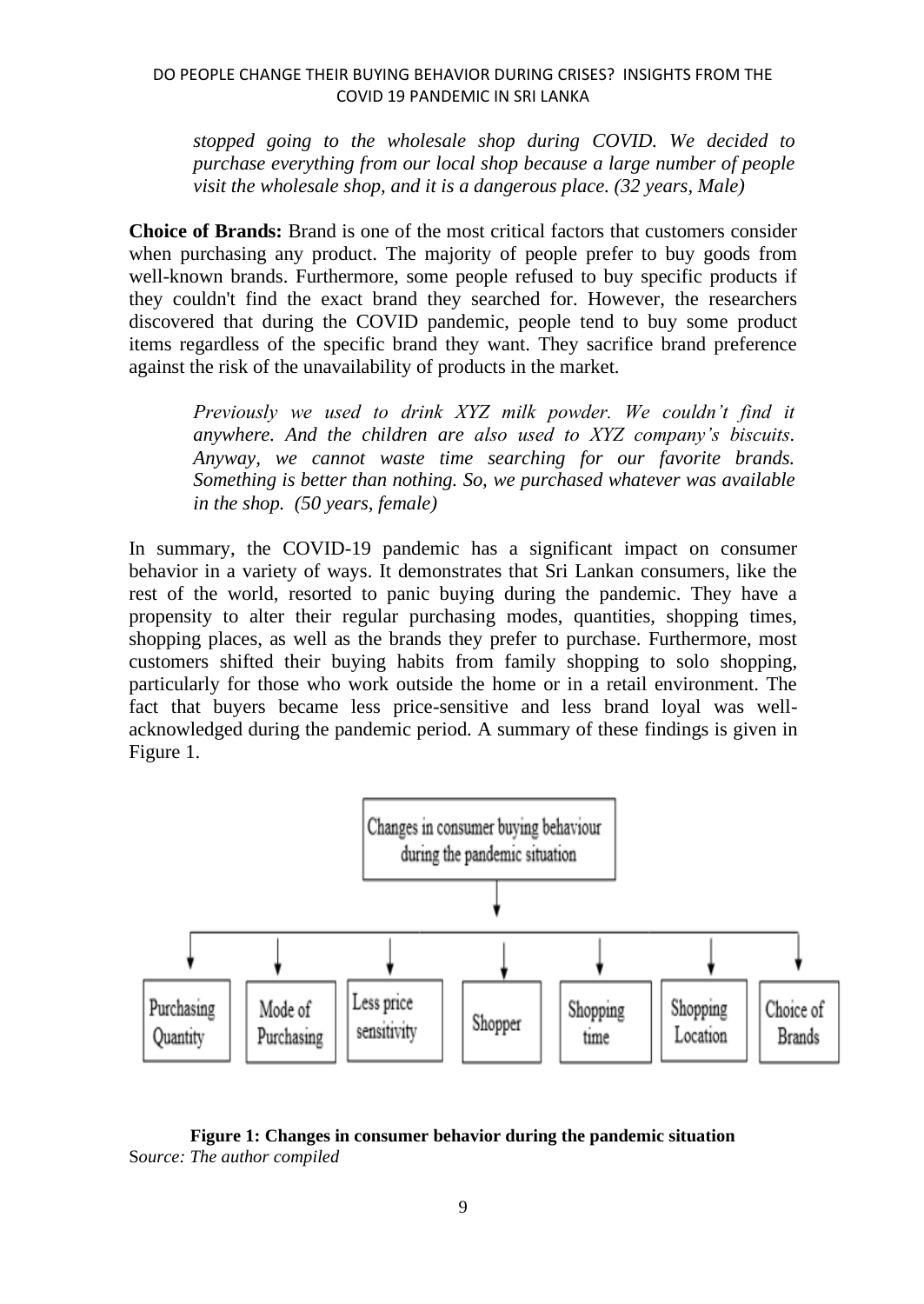# **Exploring the influencing factors of adapting to the panic buying behavior of FMCG**

The study then investigates the factors that influence the panic buying of FMCGs during the COVID-19 pandemic. The study identified 12 reasons for panic buying and, comparing with the available literature, classified them into four major themes: 1) Fear of Fear 2) Protective behavior 3) Social influence and 4) Social **Trust** 

# **Fear of Fear**

Fear of fear is an emotional state that a person experiences when confronted with a psychological risk (e.g., fear of out-of-stock items) or a physical risk (e.g., fear of illness). According to our research, four factors cause people to be afraid and do panic buying: risk information, fear of the unknown, stockout, and supply shortage.

*Risk information:* As mentioned by respondents, they learned about the pandemic from news, social media, and other personal sources. They claim that such information makes them fearful of the future, which is why they resorted to panic buying.

*I was a little afraid to watch the news. And, unlike other days, I spend a lot of time on Facebook during this time. This information makes me concerned about the future. My children, I believe, must at the very least eat and stay at home. As a result, I tend to buy in bulk. (Female, 43years)*

*Fear of Unknown***:** All respondents had never experienced such an outbreak. Respondents only knew that it was a big disaster, and it caused them to adapt to panic buying behavior. Such fear or anxiety mentality is a typical situation in the period of a global crisis. People got more stressed and panicked based on their mentality as they had not faced a global pandemic before. As a result of a lack of knowledge regarding a pandemic, consumers moved to panic buying.

*At that time, we bought many goods because we realized that it was like a big disaster, and we did not have any understanding than that. (Male,32 years)* 

Furthermore, some people were terrified of words like 'quarantine,' 'lockdown,' and 'curfew,' which were common during the pandemic. As a result, consumer purchasing behavior changed dramatically in the first wave. However, researchers recognized that consumers' purchasing behavior was not significantly affected during the second wave because they were aware of the situation based on their previous experience in the first wave. It shows that consumers' lack of knowledge and experience led them to adapt to panic buying during the pandemic.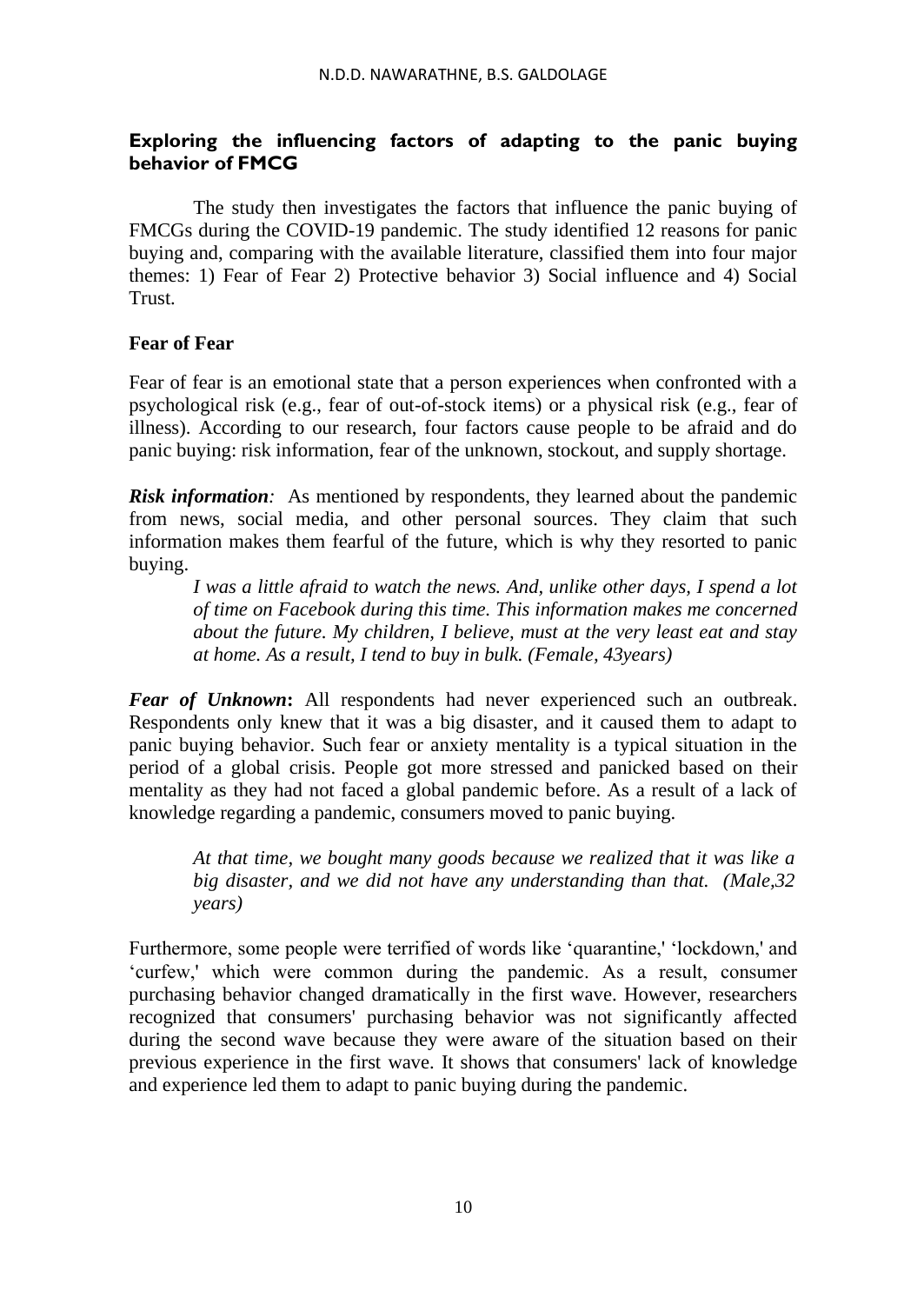*Fear of Stockouts***:** As the study found, consumers were concerned that supplies would run out soon during the pandemic. As a result, people purchased goods in large quantities prior to the country's lockdown.

*Considering the safety, I thought we should stock up before running out of our stocks. I was afraid that there would be a shortage of goods. (Female,26 years)* 

*Fear of Supply Shortage***:** Further, respondents said they feared that products would not come into the market during the pandemic. Thus, consumers tend to buy ample goods because of fear of supply shortage.

*We saw in the news that vegetables, fish, and many other products were not being delivered to markets properly. We anticipated that this would be the case for a long time. This is why we bought so much. (Female,50 years)*

# **Protective Behavior**

Protective Behaviors is a safety awareness and resilience-building program that explains to children and adults how to recognize situations in which they feel worried or unsafe and then explores practical ways to stay safe. During the COVID-19 pandemic, people purchased goods for their own and family members' protection. According to one of the respondents,

*We cannot live without food and drink; I brought a lot because I did not want to take a risk. Also, my father is very old, and my children could not be left hungry, So I bought some rice and other essentials for about a month and a half. (Female,60 years)*

### **Social Influence**

The other parties of society can influence individuals' decisions. According to this study, the social influence explains how consumers change their behavior to meet various social environment requirements during the pandemic. The study identified social influence as a result of social trends and social pressure.

*Social Trend***:** Consumer purchasing behavior was affected to some extent during the crisis as a result of the trend. Purchasing goods online was one of the major purchasing trends that emerged during the pandemic. Furthermore, some consumers imitated others, which resulted in a shift in their purchasing behavior.

*A neighbor lady told me that she bought it online, and then I got that package as well online (Female, 42 years)* 

*I saw most people buying a lot of goods, also my friends asked me to buy stocks, so I too followed them. (Female,48 years)*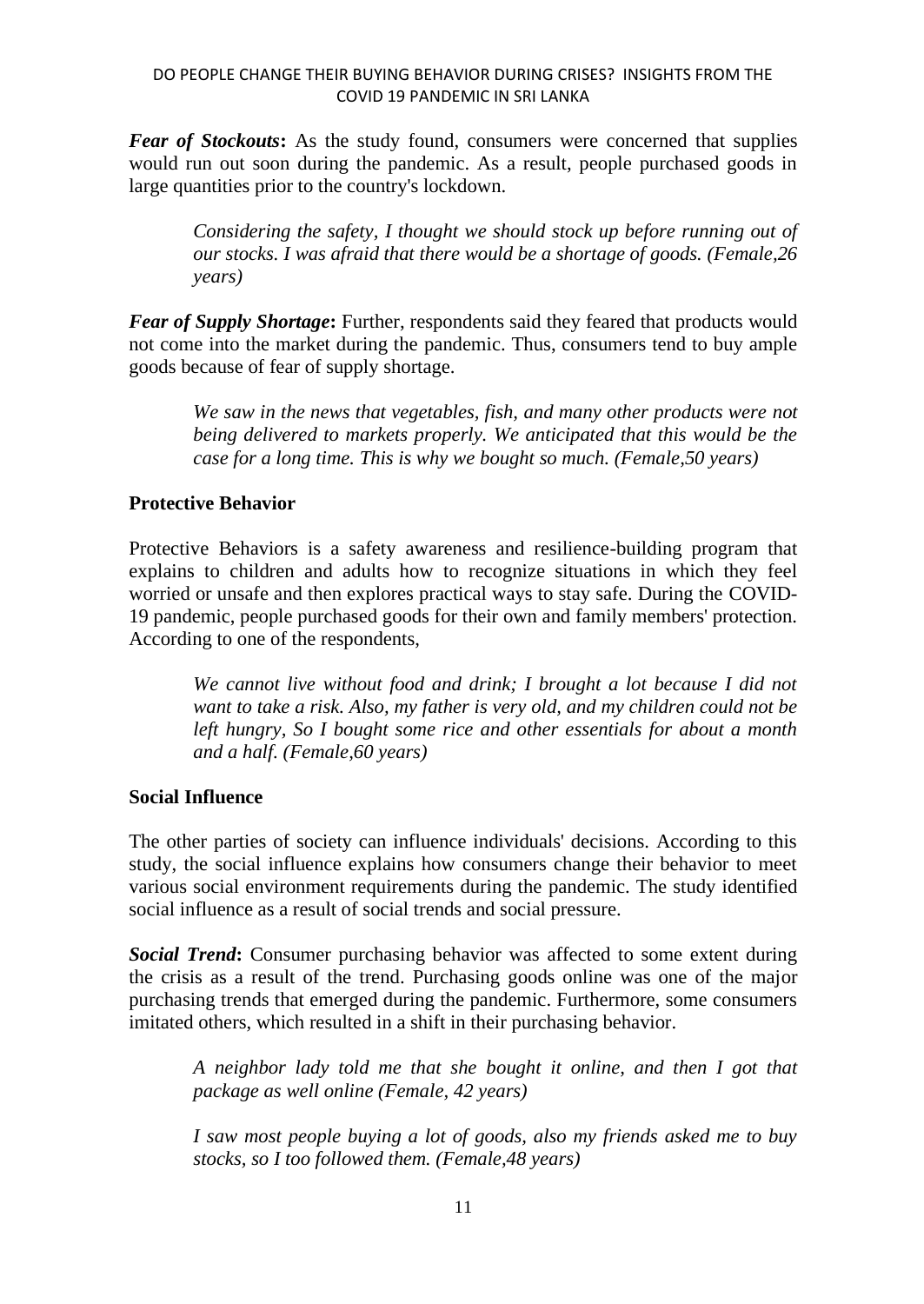*Social Pressure***:** People were highly stressed during the pandemic because they had never faced a situation like this before. They lacked a clear understanding of what should and should not be done in the face of the pandemic. Rumors were spreading, and there were no stocks in the markets; people tend to buy goods in large quantities, and so on. Thus, these types of situations led consumers to change their behavior on buying goods.

*There was pressure from parents at home, who always call me and ask me to keep stocks. I was pressured when looking at others too. So at the first wave, I brought a lot of goods more than usual. (Female,26 years)* 

# **Communication**

As we found, during the COVID-19 pandemic, people tend to get more information regarding the existing condition through sources such as rumors, news, and social media.

*Rumors***:** During that time, rumors about the COVID-19 disease spread quickly. Some respondents stated that rumors compelled them to purchase more goods during the pandemic. These rumors instilled unnecessary fear in the public.

*Rumors spread everywhere that goods will not be imported from abroad, a curfew will be imposed, and a lockdown will be implemented. As a result, we bought the necessary supplies because we wanted to be prepared. (Male,32 years)*

*News***:** The official news report played a critical role during the pandemic. People learned more about the pandemic and were kept up to date by watching the news. People got their news from television, the internet, radio, and newspapers. The news broadcasts also informed the government's announcements regarding the country's pandemic regulations.

*We heard from the news that the government decided to impose curfew and were going to bring about a lockdown in the country, so I decided to buy more goods (Male, 27years)* 

*Social Media*: Social media platforms are another means of communication. Nowadays, social media is one of the most popular means of sharing and gathering information. People were confined to their homes during the pandemic, which increased the number of hours spent on social media. As a result, people became more aware of the crisis.

*I saw posts shared on Facebook about the current situation in the country; also, I watched YouTube videos relevant to the global pandemic when I was at home during the lockdown. It made me scared and that's why I purchased more goods. (Female,26years)*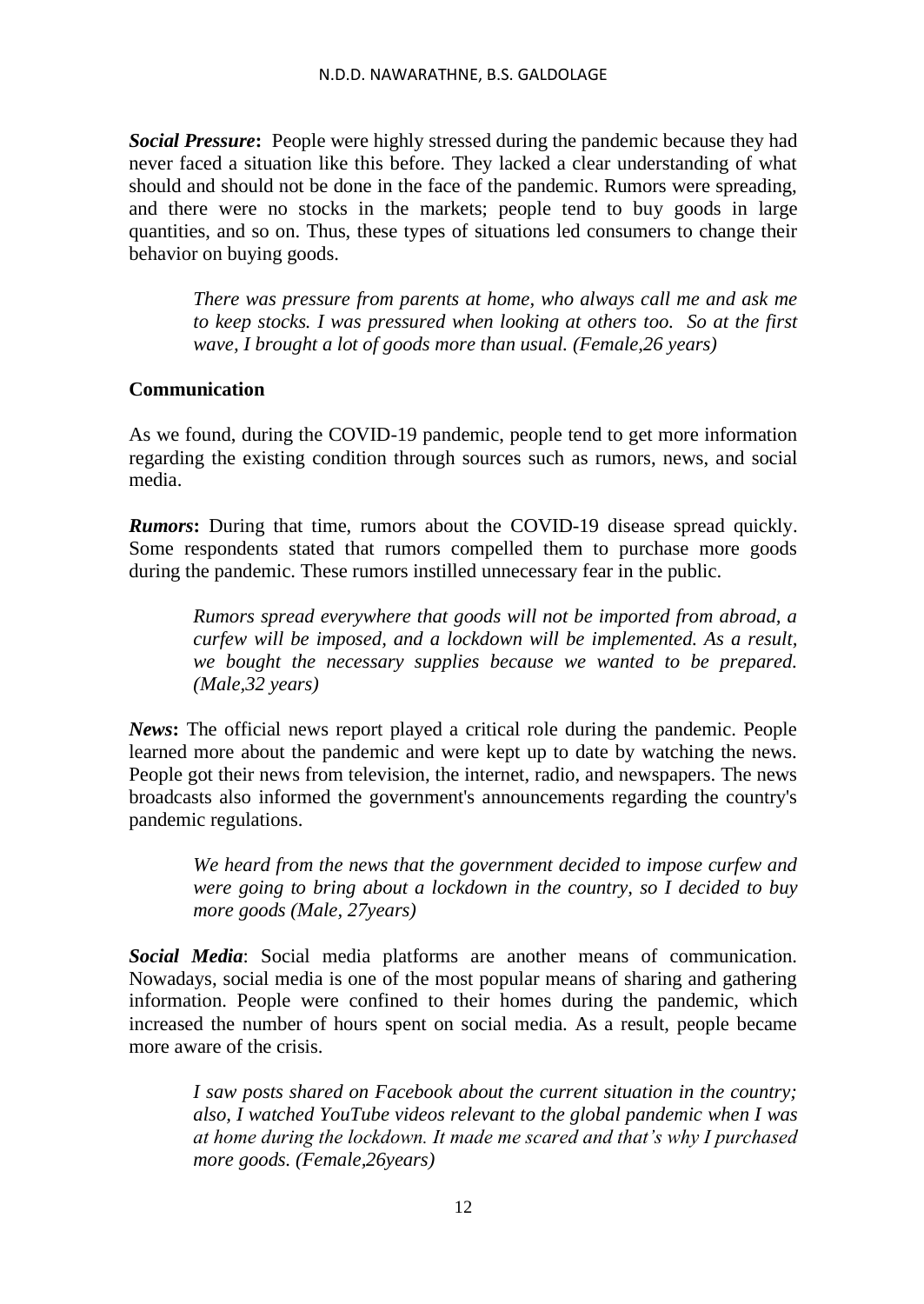### DO PEOPLE CHANGE THEIR BUYING BEHAVIOR DURING CRISES? INSIGHTS FROM THE COVID 19 PANDEMIC IN SRI LANKA

The statement above reflects that information gained from social media affects consumers' buying behavior.

### **Social Trust**

A high level of social trust indicates that the person is more supportive and compassionate because they are not stocking up on supplies and sharing with other limited supplies. In the country, high levels of social distrust can lead the general public to behave personally, fearing that others will buy more of their shares and leave nothing behind. Hence it causes panic buying. According to the findings, the public's social trust during the pandemic crisis can be classified into two parts: trust in government and trust in suppliers.

*Trust in Government***:** The Sri Lankan government played a critical role in containing the pandemic's spread. As a result, the country had to be shut down for several months. In addition, new rules and regulations were enacted in response to the country's situation. This also influenced the changes in consumer buying patterns from time to time.

*We have no idea when the country will open again, and the government announced that only one person could leave home to buy goods. Furthermore, according to the National Identity Card number, we should leave the house once a week. So once someone from our house went to buy goods, we bought goods as much as possible. (Female,60 years)*

*Trust in Suppliers***:** The relationship between buyer and seller is one of the key factors affecting the consumers buying behavior. Based on the consumers' trust in the seller, the consumers made decisions regarding buying goods during the pandemic. If there was greater trust in suppliers, consumers buy fewer items as they had confidence in their continuous supply. On the other hand, if the sellers' trust was damaged, consumers would do panic buying.

*As I was confident that the shops would open, I did not buy much this time; Also, previously goods were brought by lorries so we hoped that if the country is closed this time too, the goods would be brought by lorries. (Male,27 years)*

The summary of the findings which explains the reasons for changes in consumer buying behavior during the pandemic is given in the following Figure 2.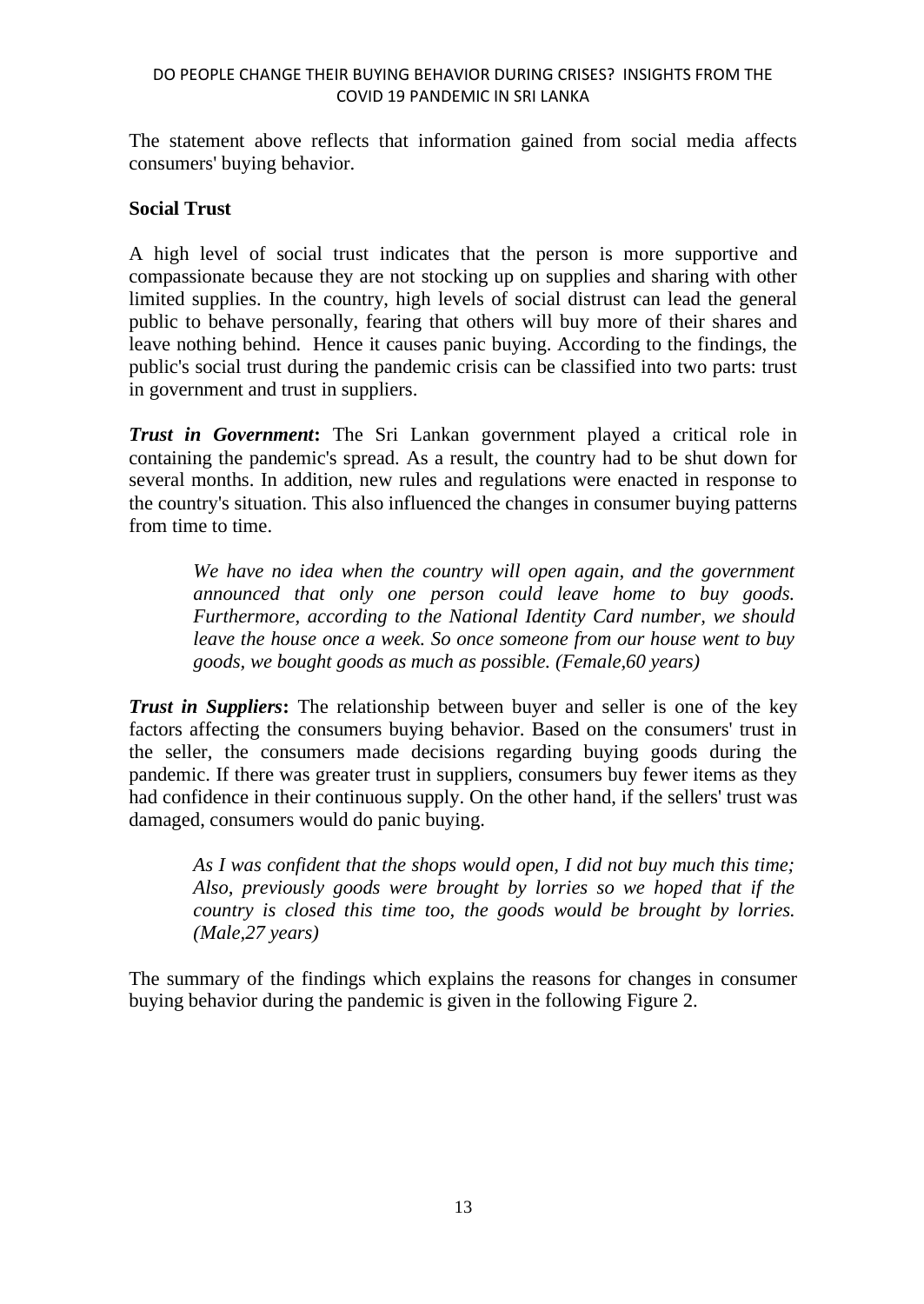



*Source: The author compiled*

# **DISCUSSIONS**

As per the current situation, COVID-19 has changed work-life (Boland, De Smet, Palter, & Sanghvi, 2020), shopping habits (X. Huang, Kujipers, Li, Sha, & Xia, 2020), the education system (Karunathilake & Galdolage, 2021), communication changes (Viswanath, Lee, & Pinnamaneni, 2020), social gatherings (Malay, 2020), traveling, and many more changes which occurred in a short time (Varade, 2020). Among those changes, this study focused on exploring differences in consumer panic buying behavior of FMCG products and reasons for such changes. The study found an increase in quantities purchased and money spent on FMCG products during the pandemic. Similarly, NeilsenIQ (2020) found that consumers tend to buy more FMCG products in bulk due to the uncertainty in that period.

Similar to this study, Koch, Frommeyer, and Schewe (2020) found that customers' online purchase intentions increased when they perceived risks, fear of illness, fear of shortage of supply etc. Ozturk (2020) found the same, mentioning that customer shopping motivations moved from on-site to online during the pandemic. The perceived risks became a primary reason for panic buying and were conceptualized based on two critical constructs: uncertainty and adverse outcomes (Bauer, 1967; Mitchell, 1999). Though perceived risk was negatively associated with consumers' propensity to buy food in normal conditions, this situation is changed when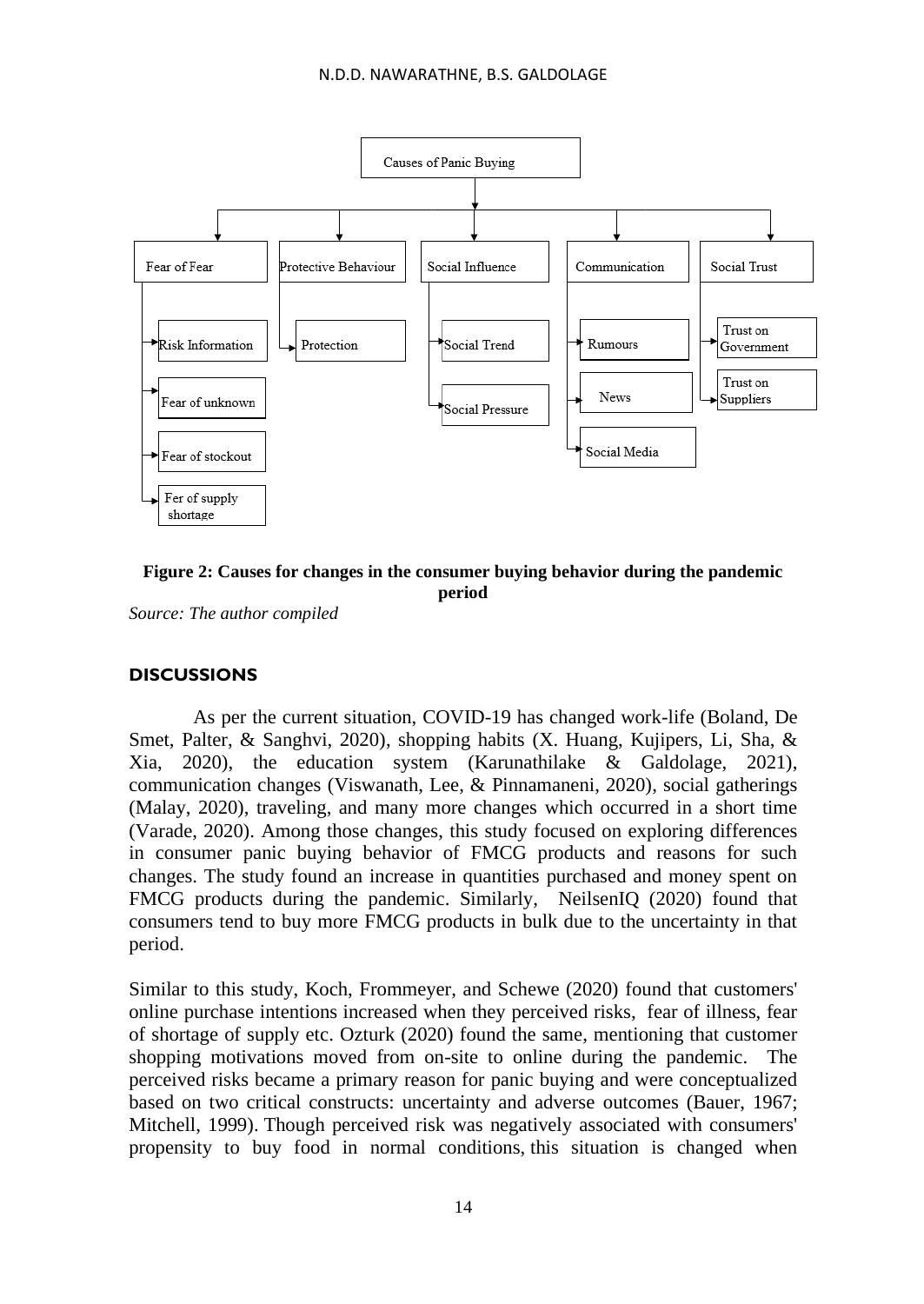consumers perceive that they have to buy the stock because of fear of unavailability (Arafat, Kar, & Kabir, 2020). Fear is recognized as high when they perceive the risk of illness and stock shortage became reasons for panic buying (Barnes, Diaz, & Arnaboldi, 2021). According to Yuen et al. (2020), factors influencing panic buying are categorized into four key themes: perception, fear of the unknown, coping behavior, and social psychological factors. Rosita (2020) has identified fear, anxiety, stress, uncertainty, and the role of media exposure as the key reasons for panic buying in Indonesia during the COVID-19 pandemic.

# **THEORETICAL CONTRIBUTIONS**

This study fills a theoretical void by addressing a timely topic that has received little attention in scholarly work, particularly in the Sri Lankan context. It contributes to the theory by identifying changes in consumer purchasing behavior in Sri Lanka during the COVID-19 pandemic period and the reasons for such changes. The study discovered a panic buying condition during the pandemic and identified seven (07) key changes in consumer purchasing in terms of purchasing quantity, mode of purchase, less price sensitivity, shopper, purchasing time, purchasing location, and choice of brand. Further, the study revealed twelve (12) major reasons for such panic buying conditions and classified them into four major themes: Fear of Fear, Protective behavior, social influence and, Social Trust.

#### **PRACTICAL IMPLICATIONS**

The study provides practical implications for policymakers, retail channels, supermarket chains, FMCG manufacturers, and communication channels to manage panic buying conditions, especially during pandemics. When consumers buy large quantities of a product, it is natural for problems to arise, such as difficulties in demand management, inventory management, and managing their loyal customers. The study's findings provide reasons for panic buying, which the relevant authorities can focus on controlling.

Furthermore, the findings will be helpful for product manufacturing companies in managing the various demand conditions that arise during a panic buying situation. Distributors and intermediaries can also develop their strategies by understanding the nature of panic buying and how customer behavior changes during such times. This understanding can also be used by advertising and communication authorities to handle crises without causing panic. Furthermore, the findings of this study can help government policymakers decide how to control the price of products and supply levels in order to change people's behavior in the event of a future pandemic.

### **LIMITATIONS AND FUTURE RESEARCH DIRECTIONS**

The current study is limited to the Western Province in Sri Lanka and is confined to using a qualitative methodological approach to explore the research outcomes. Future researchers can conduct a study using quantitative approaches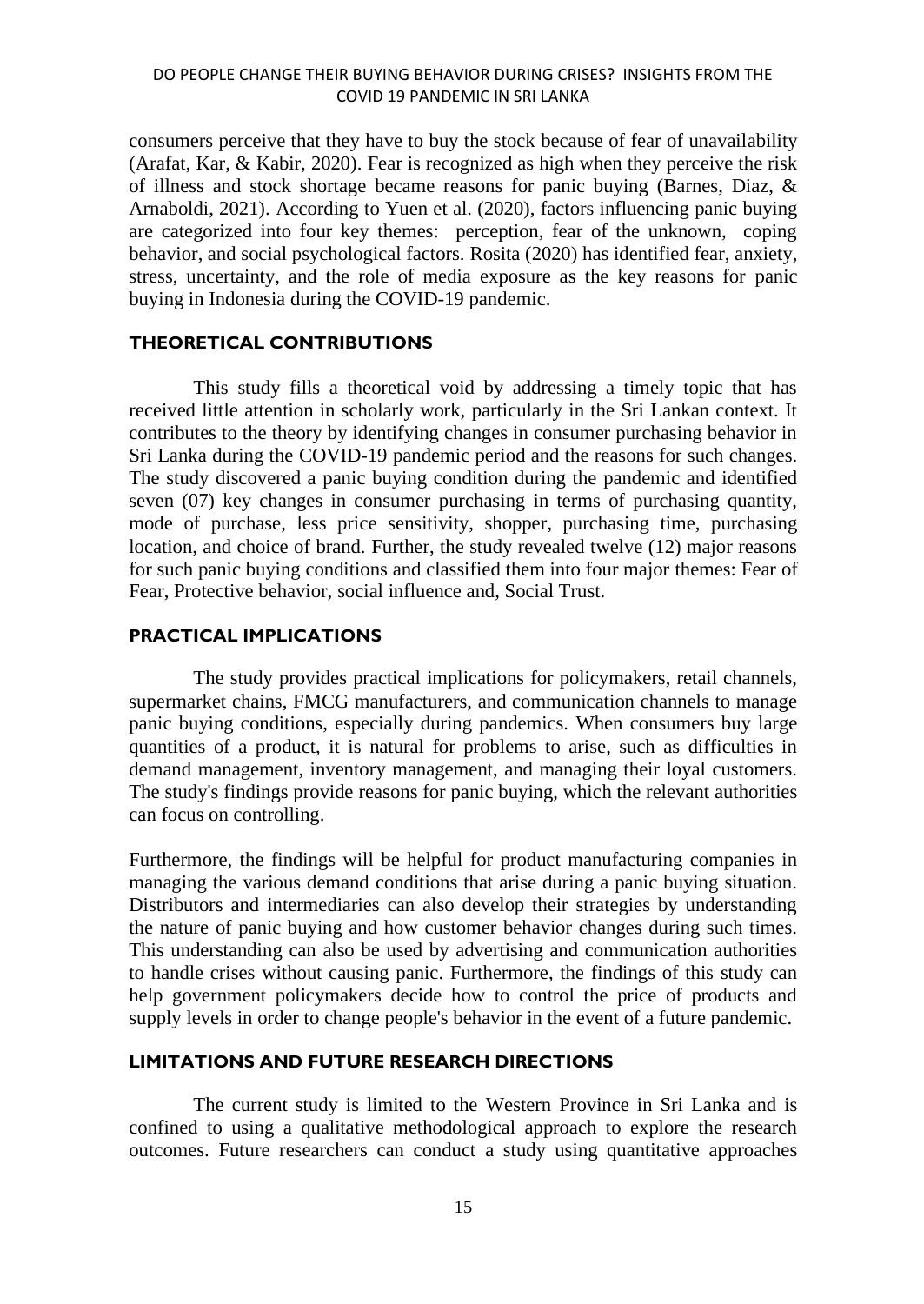covering the entire island or as comparative evaluation of different nations. Further, this study is single cross-sectional in nature and only limited to a particular period of the COVID-19 pandemic, and therefore the findings may not be equally visible throughout the whole pandemic period due to customers' adoption of such situation with the time. The study only focused on the FMCG category; thus, the customer behavior may vary in purchasing other types of products in a pandemic situation.

Therefore, this study will provide avenues for future researchers to conduct studies covering the entire island, considering different types of products or conducting longitudinal studies to compare customer behavior during different time periods in the pandemic.

### **ACKNOWLEDGMENT**

The authors would also like to express their gratitude to the anonymous reviewers for their helpful suggestions in completing this study.

### **COMPETING INTERESTS**

The authors declared no competing interests.

### **REFERENCES**

- Aassve, A., Alfani, G., Gandolfi, F., & Le Moglie, M. (2021). Epidemics and trust: the case of the spanish flu. *Health economics, 30*(4), 840-857.
- Abrams, L. S. (2010). Sampling 'Hard to Reach' Populations in Qualitative Research. *Qualitative Social Work, 9*(4), 536-550. doi:doi.org/10.1177/1473325010367821
- Al-Hashimi, M., & AlDhari, S. (2019). Factors influencing consumer behavior of women within the SPA & beauty sector: A case in the Kingdom of Bahrain. *Journal of Business & Retail Management Research, 13*. doi:10.24052/JBRMR/V13IS04/ART-27
- Arafat, S. Y., Hussain, F., Kar, S. K., Menon, V., & Yuen, K. F. (2020). How far has panic buying been studied? *World Journal of Meta-Analysis, 8*(6), 446- 460.
- Arafat, S. Y., Kar, S. K., & Kabir, R. (2020). Possible controlling measures of panic buying during COVID-19. *International Journal of Mental Health and Addiction*, 1-3.
- Aronson, J. (1995). A Pragmatic View of Thematic Analysis. *The Qualitative Report, 02*(01), 1-3.
- Babu, A. S., Veluswamy, S. K., Rao, P. T., & Maiya, A. G. (2014). Clinical Trial Registration in Physical Therapy Journals: A Cross-Sectional Study. *Physical Therapy, 94*(1), 83-90. doi:10.2522/ptj.20120531
- Bacon, A. M., & Corr, P. J. (2020). Coronavirus (COVID-19) in the United Kingdom: A personality-based perspective on concerns and intention to self-isolate. *Br J Health Psychol, 25*(4), 839-848. doi:10.1111/bjhp.12423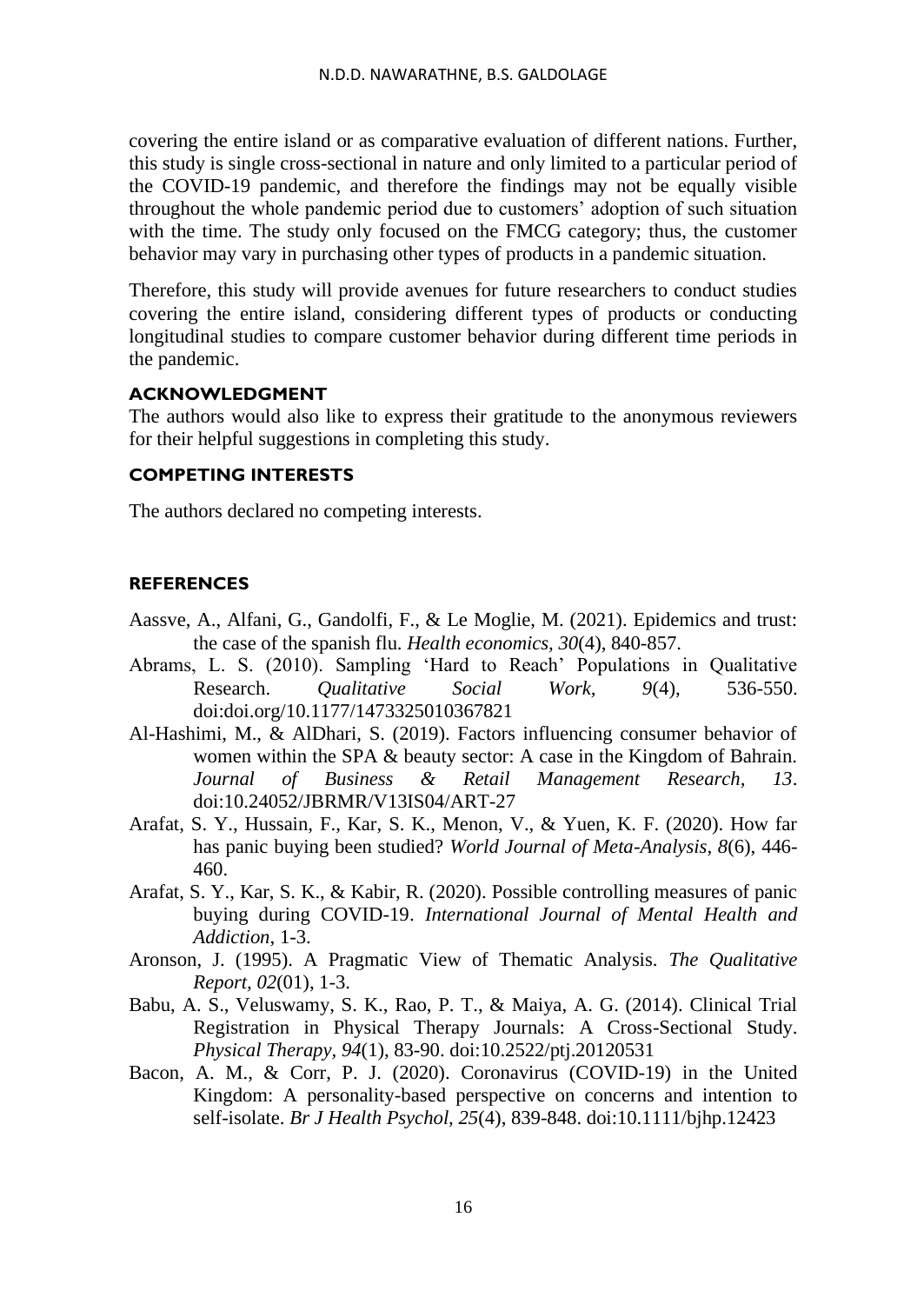- Barnes, S. J., Diaz, M., & Arnaboldi, M. (2021). Understanding panic buying during COVID-19: A text analytics approach. *Expert Systems with Applications, 169*, 114360.
- Bauer, R. A. (1967). Consumer behaviour as risk taking. In D. F. Cox (Ed.), *Risk Taking & Information Handling in Consumer Behaviour*. Boston: Graduate School of Business Administration, Harvard University.
- Bazeley, P. (2009). Analysing qualitative data: more than 'identifying themes'. *Malaysian Journal of Qualitative Research, 2*(2), 6-22.
- Billore, S., & Anisimova, T. (2021). Panic buying research: A systematic literature review and future research agenda. *International Journal of Consumer Studies*.
- Boland, B., De Smet, A., Palter, R., & Sanghvi, A. (2020). Reimagining the office and work life after COVID-19.
- Bonneux, L., & Van Damme, W. (2006). An iatrogenic pandemic of panic. *BMJ, 332*(7544), 786-788. doi:10.1136/bmj.332.7544.786
- Bostan, S., Erdem, R., Öztürk, Y. E., Kılıç, T., & Yılmaz, A. (2020). The effect of COVID-19 pandemic on the Turkish society.
- Braun, V., & Clarke, V. (2006). Using thematic analysis in psychology. *Qualitative Research in Psychology, 3*(2), 77-101. doi:10.1191/1478088706qp063oa
- Chandan, A. (2019). Factors Affecting Consumer Buying Behaviour. *International Journal of Advanced Research, 07*(Jan). doi:10.21474/IJAR01/8362
- Cohen, J. B., & Areni, C. S. (1991). Affect and consumer behavior.
- David, J., Visvalingam, S., & Norberg, M. M. (2021). Why Did All the Toilet Paper Disappear? Distinguishing Between Panic Buying and Hoarding During COVID-19. *Psychiatry Research*, 114062.
- De Mel, D., & Kapilan, A. (2020). Facing a Second Wave of COVID-19 in Sri Lanka: Economic Cost of a Lockdown Strategy.
- Dibb, S., & Simkin, L. (1991). Targeting, segments and positioning. *International Journal of Retail & Distribution Management*.
- Dulam, R., Furuta, K., & Kanno, T. (2021). Consumer Panic Buying: Realizing Its Consequences and Repercussions on the Supply Chain. *Sustainability, 13*(8), 4370.
- Eger, L., Komárková, L., Egerová, D., & Mičík, M. (2021). The effect of COVID-19 on consumer shopping behaviour: Generational cohort perspective. *Journal of Retailing and Consumer Services, 61*, 102542.
- Foxall, G. R., Oliveira-Castro, J. M., James, V. K., Yani-de Soriano, M., & Sigurdsson, V. (2006). Consumer behavior analysis and social marketing: the case of environmental conservation. *Behavior and social issues., 15*(1), 101-124.
- Fullerton, R. A. (2013). The birth of consumer behavior: motivation research in the 1940s and 1950s. *Journal of Historical Research in Marketing, 5*(2), 212- 222. doi:10.1108/17557501311316833
- Galdolage, B. (2013). Relationship marketing as a base of customer satisfaction in long-run: The case in high involvement services in Sri Lanka. *South Asian Journal of Marketing & Management Research, 3*(3), 30-44.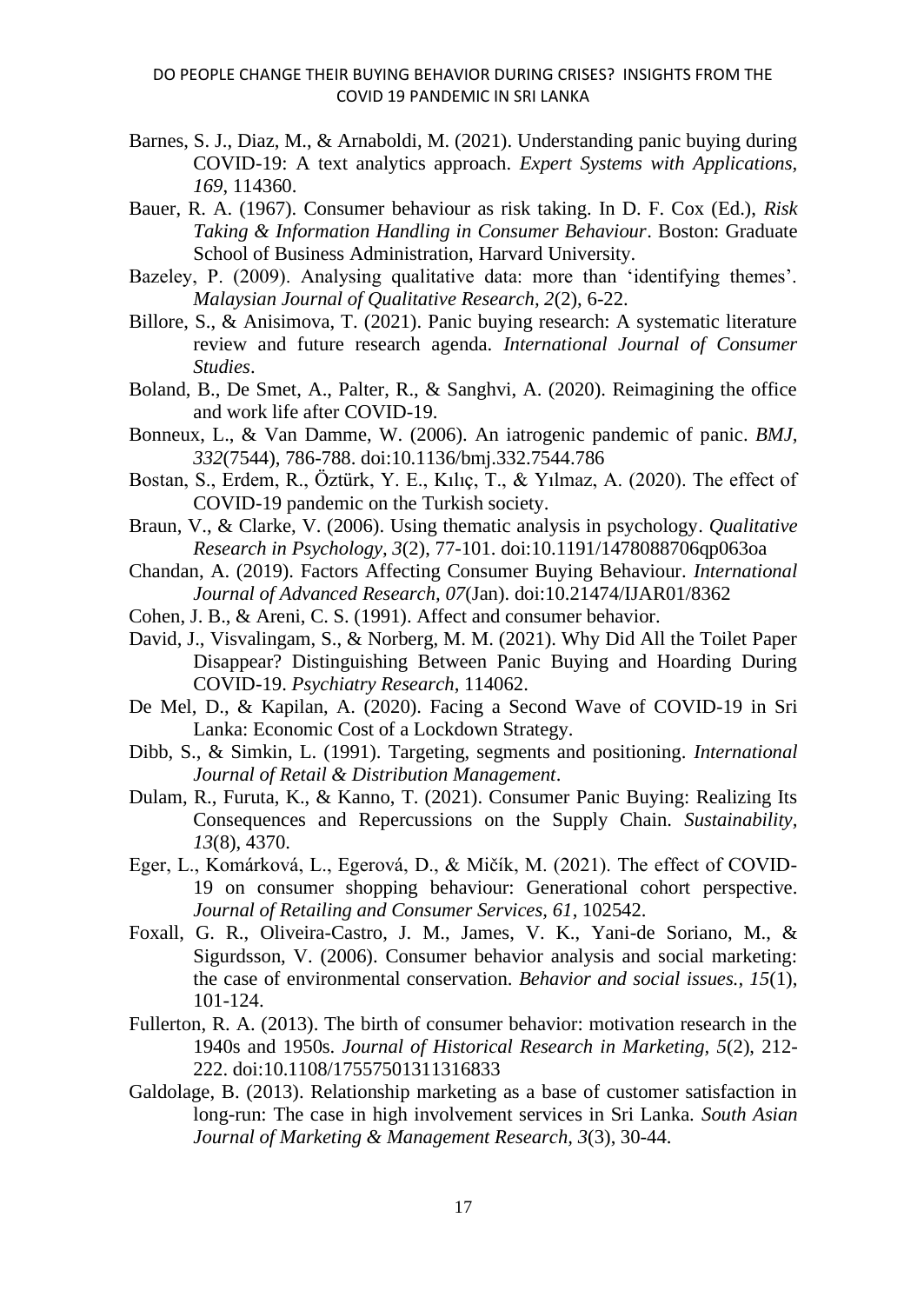- GBD 2015 HIV Collaborators. (2016). Estimates of global, regional, and national incidence, prevalence, and mortality of HIV, 1980-2015: the Global Burden of Disease Study 2015. *Lancet HIV, 3*(8), e361-e387. doi:10.1016/s2352- 3018(16)30087-x
- Hall, C. M., Fieger, P., Prayag, G., & Dyason, D. (2021). Panic buying and consumption displacement during COVID-19: Evidence from New Zealand. *Economies, 9*(2), 46.
- Hawkins, D., Best, R. J., & Coney, K. A. (2009). *Consumer behavior*: McGraw-Hill Publishing.
- Hemelaar, J. (2013). Implications of HIV diversity for the HIV-1 pandemic. *Journal of Infection, 66*(5), 391-400.
- Hendrix, C. S., & Brinkman, H. (2013). Food insecurity and conflict dynamics Causal linkages and Complex feedbacks\*. *Stability: International Journal of Security and Development, 2*.
- Hobbins, P. (2020). 2020 versus 1919: is COVID-19 as bad as the 'Spanish' flu?<br>Honigsbaum, M. (2009). Pandemic. *The Lancet*, 373(9679), 19
- Honigsbaum, M. (2009). Pandemic. *The Lancet, 373*(9679), 1939. doi[:https://doi.org/10.1016/S0140-6736\(09\)61053-9](https://doi.org/10.1016/S0140-6736(09)61053-9)
- Huang, X., Kujipers, D., Li, L., Sha, S., & Xia, C. (2020). How Chinese consumers are changing shopping habits in response to COVID-19.
- Huang, Y. (2004). The SARS epidemic and its aftermath in China: a political perspective. *Learning from SARS: Preparing for the next disease outbreak*, 116-136.
- Huremović, D. (2019). Brief History of Pandemics (Pandemics Throughout History). In H. D. (Ed.), *Psychiatry of Pandemics*: Springer.
- Ishak, S., Khalid, K., & Sulaiman, N. (2018). Influencing consumer boycott: between sympathy and pragmatic. *Journal of Islamic Marketing, 9*(1), 19- 35. doi:10.1108/JIMA-05-2016-0042
- Islam, T., Pitafi, A. H., Arya, V., Wang, Y., Akhtar, N., Mubarik, S., & Xiaobei, L. (2021). Panic buying in the COVID-19 pandemic: A multi-country examination. *Journal of Retailing and Consumer Services, 59*, 102357.
- Jo, H., Shin, E., & Kim, H. (2021). Changes in Consumer Behaviour in the Post-COVID-19 Era in Seoul, South Korea. *Sustainability, 13*(1), 136.
- Karunathilake, R., & Galdolage, B. (2021). Value Co-Creation and Co-Destruction in Online Education during the Covid19 Pandemic: Special reference to Sri Lankan State Sector Universities. *Journal of Business and Technology, 5*(2).
- Kaur, A., & Malik, G. (2020). Understanding the psychology behind panic buying: a grounded theory approach. *Global Business Review*, 0972150920973504.
- Keane, M., & Neal, T. (2021). Consumer panic in the COVID-19 pandemic. *Journal of econometrics, 220*(1), 86-105.
- Koch, J., Frommeyer, B., & Schewe, G. (2020). Online shopping motives during the COVID-19 pandemic—lessons from the crisis. *Sustainability, 12*(24), 10247.
- Kuruppu, G. N., & Zoysa, A. D. COVID-19 and Panic Buying: An Examination of the Impact of Behavioural Biases. *SSRN*, 15. doi[:http://dx.doi.org/10.2139/ssrn.3596101](http://dx.doi.org/10.2139/ssrn.3596101)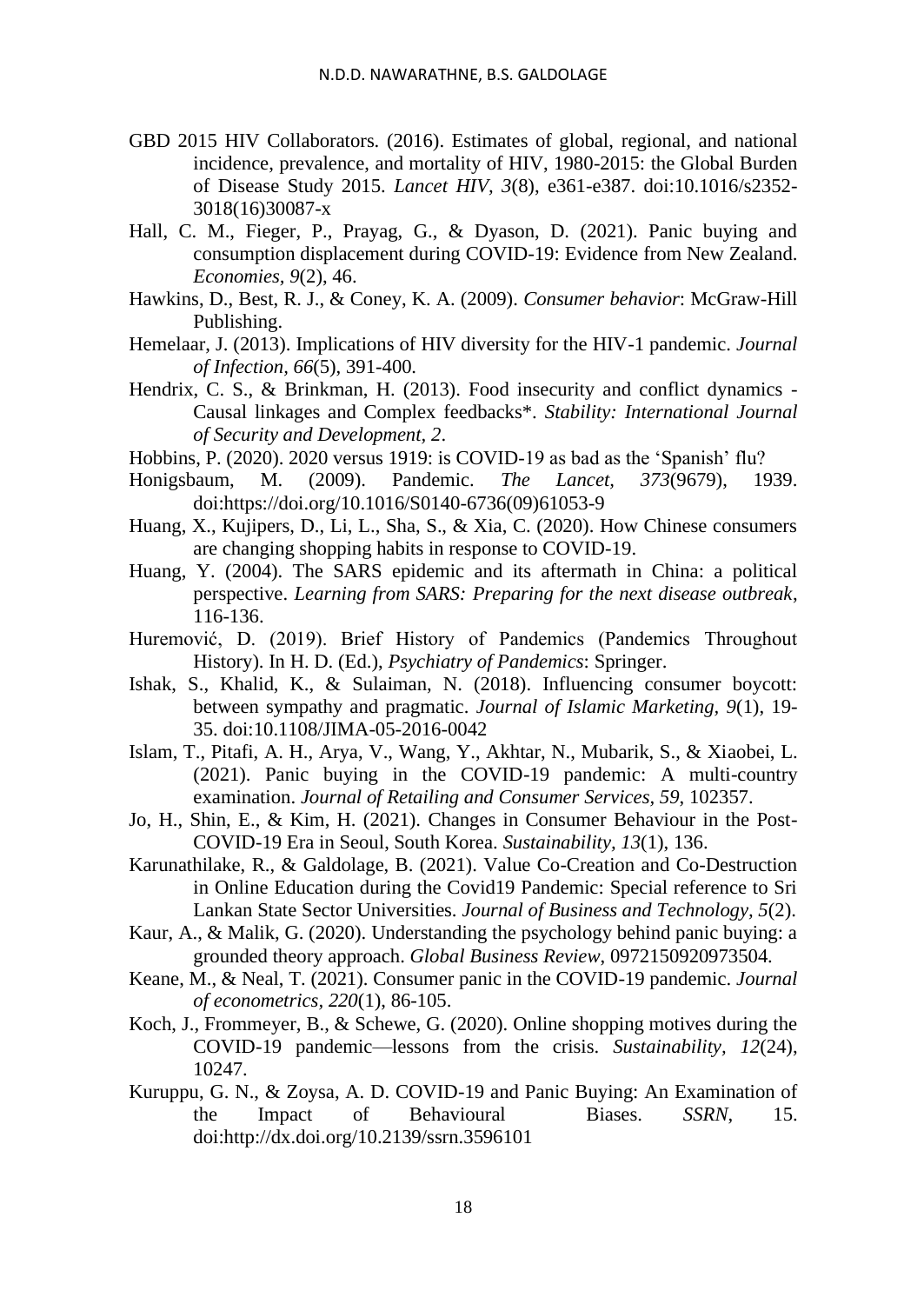- Laato, S., Islam, A. N., Farooq, A., & Dhir, A. (2020). Unusual purchasing behavior during the early stages of the COVID-19 pandemic: The stimulus-organismresponse approach. *Journal of Retailing and Consumer Services, 57*, 102224.
- Last, J. M. (1990). *A Dictionary of Epidemiology* (Vol. 04). Oxford: Oxford University Press.
- Leung, J., Chung, J. Y. C., Tisdale, C., Chiu, V., Lim, C. C., & Chan, G. (2021). Anxiety and panic buying behaviour during COVID-19 pandemic—A qualitative analysis of toilet paper hoarding contents on Twitter. *International journal of environmental research and public health, 18*(3), 1127.
- Li, Q., Feng, W., & Quan, Y.-H. (2020). Trend and forecasting of the COVID-19 outbreak in China. *Journal of Infection, 80*(4), 469-496.
- Li, X., Zhou, Y., Wong, Y. D., Wang, X., & Yuen, K. F. (2021). What influences panic buying behaviour? A model based on dual-system theory and stimulus-organism-response framework. *International Journal of Disaster Risk Reduction, 64*, 102484.
- Liyanapathirana, A., Ferdinando, R., & Palihawadana, P. (2020). COVID-19 outbreak in Sri Lanka: an epidemiological response. *Nutrition, 1*, 2.
- Loxton, M., Truskett, R., Scarf, B., Sindone, L., Baldry, G., & Zhao, Y. (2020). Consumer behaviour during crises: preliminary research on how coronavirus has manifested consumer panic buying, herd mentality, changing discretionary spending and the role of the media in influencing behaviour. *Journal of risk and financial management, 13*(8), 166.
- Lu, H., Stratton, C. W., & Tang, Y. W. (2020). The Wuhan SARS‐CoV‐2—What's next for China. *Journal of medical virology, 92*(6), 546-547.
- Malay, D. S. (2020). COVID-19, pandemic, and social distancing. *The Journal of Foot and Ankle Surgery, 59*(3), 447.
- Malhotra, N. K., & Birks, D. F. (2007). *Marketing Research: An Applied Approach*: Prentice Hall/Financial Times.
- Marais, B. J., & Sorrell, T. C. (2020). Pathways to COVID-19 'community protection'. *International Journal of Infectious Diseases, 96*, 496-499.
- Martin, A., Markhvida, M., Hallegatte, S., & Walsh, B. (2020). Socio-economic impacts of COVID-19 on household consumption and poverty. *Economics of disasters and climate change, 4*(3), 453-479.
- Merson, M. H. (2006). The HIV–AIDS pandemic at 25—the global response. *New England Journal of Medicine, 354*(23), 2414-2417.
- Mitchell, V. W. (1999). Consumer perceived risk: conceptualisations and models. *European Journal of Marketing, 33*(1/2), 163-195. doi:10.1108/03090569910249229
- Molthersbaugh, D., Hawkins, D., & Utomo, e. p. (2016). *Consumer Bahavior : Building Marketing Strategy*.
- Naeem, M. (2021). Do social media platforms develop consumer panic buying during the fear of Covid-19 pandemic. *Journal of Retailing and Consumer Services, 58*, 102226.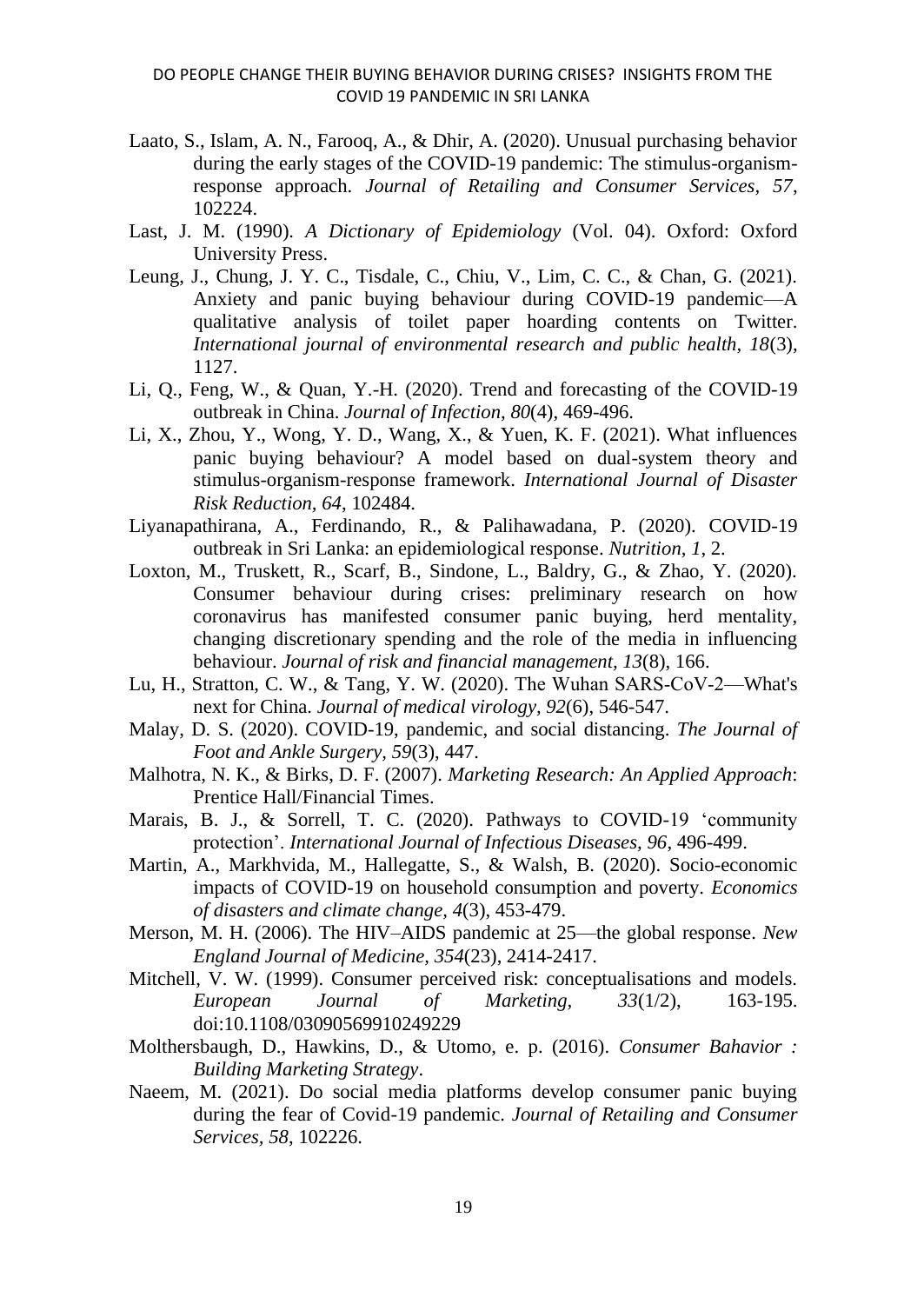- NeilsenIQ. (2020). Key consumer behavior thresholds identified as the coronavirus outbreak evolves.
- Niessen, J., & Hamm, U. (2008). Identifying the gap between stated and actual buying behaviour on organic products based on consumer panel data.
- Okabe-Miyamoto, K., Folk, D., Lyubomirsky, S., & Dunn, E. W. (2021). Changes in social connection during COVID-19 social distancing: It's not (household) size that matters, it's who you're with. *Plos one, 16*(1), e0245009.
- Oliver, P. (2013). Collective Action (Collective Behavior) *The Wiley‐Blackwell Encyclopedia of Social and Political Movements*.
- Ozturk, R. (2020). Health or death? The online purchase intentions of consumers during the COVID-19 pandemic. *Transnational Marketing Journal (TMJ), 8*(2), 219-241.
- Palinkas, L. A., Horwitz, S. M., Green, C. A., Wisdom, J. P., Duan, N., & Hoagwood, K. (2015). Purposeful sampling for qualitative data collection and analysis in mixed method implementation research. *Administration and policy in mental health, 42*(5), 533-544. doi:doi.org/10.1007/s10488-013- 0528-y
- Parks, P. J. *Panic Disorder*: ReferencePoint Press.
- Patton, M. Q. (2002). *Qualitative Research & Evaluation Methods*: SAGE Publications.
- Rabaa, M. A., Tue, N. T., Phuc, T. M., Carrique-Mas, J., Saylors, K., Cotten, M., .. . Pham, H. A. (2015). The Vietnam Initiative on Zoonotic Infections (VIZIONS): a strategic approach to studying emerging zoonotic infectious diseases. *Ecohealth, 12*(4), 726-735.
- Robinson, O. C. (2014). Sampling in Interview-Based Qualitative Research: A Theoretical and Practical Guide. *Qualitative Research in Psychology, 11*(1), 25-41. doi:10.1080/14780887.2013.801543
- Rosita, R. (2020). Panic buying in the Covid 19 pandemic era in Indonesia. *International Journal of Multi science, 01*(07).
- Rubinstein, P. (2020). Why grocery shelves won't be empty for long. Retrieved from [https://www.bbc.com/worklife/article/20200401-covid-19-why-we](https://www.bbc.com/worklife/article/20200401-covid-19-why-we-wont-run-out-of-food-during-coronavirus)[wont-run-out-of-food-during-coronavirus](https://www.bbc.com/worklife/article/20200401-covid-19-why-we-wont-run-out-of-food-during-coronavirus)
- Santos, V., Ramos, P., Sousa, B., Almeida, N., & Valeri, M. (2021). Factors influencing touristic consumer behaviour. *Journal of Organizational Change Management*.
- Schiffman, L. G., & Kanuk, L. L. (2000). Consumer behavior: New Jersey: Prentice Hall.
- Sekaran, U., & Bougie, R. (2016). *Research Methods For Business: A Skill Building Approach*: Wiley.
- Shou, B., Xiong, H., & Shen, X. (2013). Consumer panic buying and quota policy under supply disruptions. *Manufacturing and Service Operations Management*.
- Silva, N. (2021). Analyzing the Impact on COVID-19 and Its Impacts of Sri Lanka Economy. *Available at SSRN 3913252*.